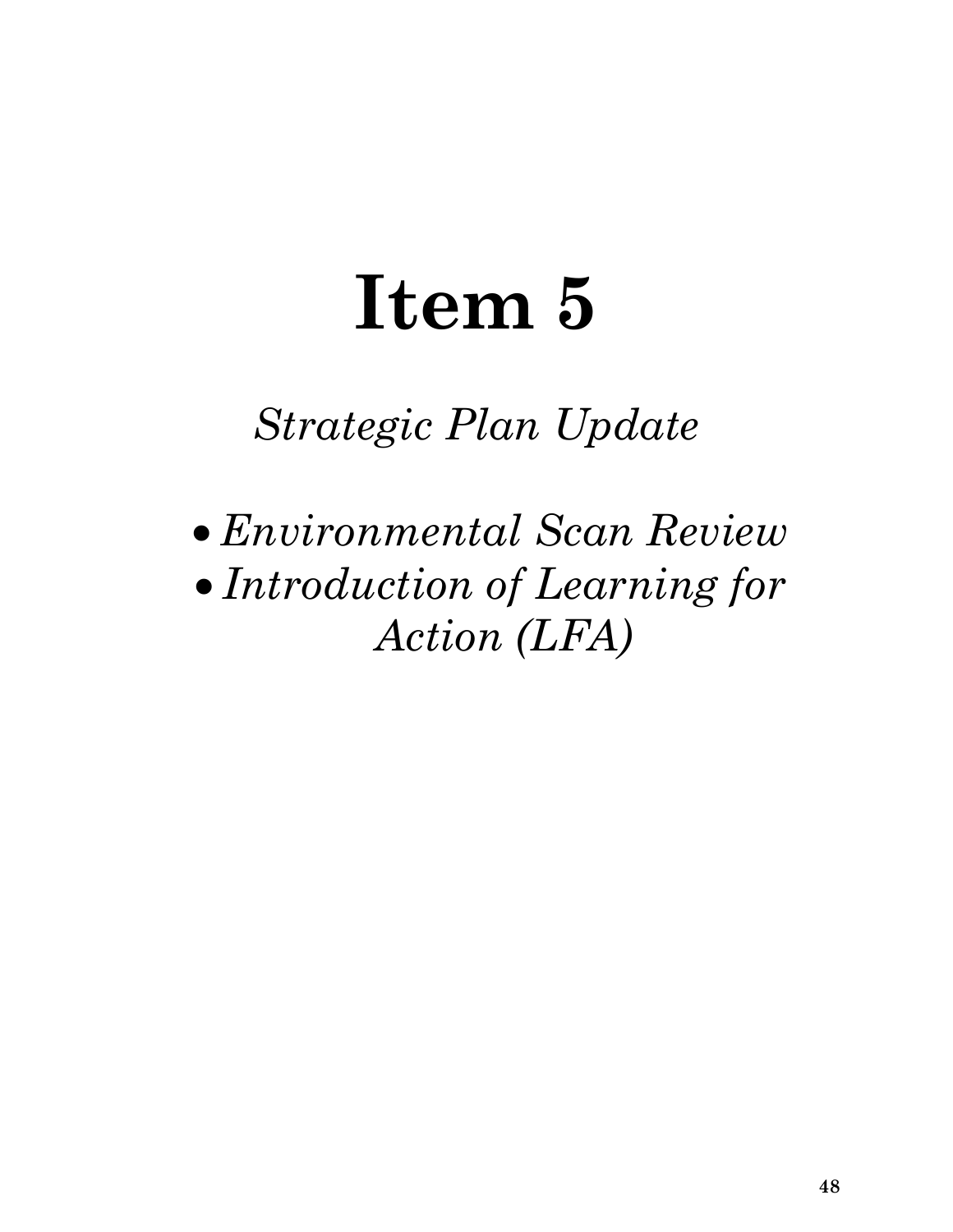#### **FIRST 5 LA**

#### **SUBJECT: Update on First 5 LA's 2014 Strategic Planning Process**

#### **RECOMMENDATION:**

Receive as information this update pertaining to the selection of the consultant supporting the Commission and staff in the development of the next strategic plan by November 2014.

#### **BACKGROUND:**

In December 2013, First 5 LA released an RFQ to identify a consulting firm that could work with the Commission and staff in the development of First 5 LA's FY 2015-2020 strategic plan. The RFQ outlined specific experience, knowledge and skills First 5 LA required in order to create a strategic plan that will guide the organization's future decision-making. It also summarized all relevant organizational learning existing at the time of the RFQ and outlined First 5 LA's expectations for the strategic planning process.

First 5 LA initially received 11 applications to this RFQ. Each of these statements of qualifications was reviewed by a panel of external reviewers with experience in strategic planning and an understanding of the skills required to accomplish the organization's goals. Based upon a review of the applicant's qualifications, including previous experience in strategic planning, four applicants were selected to proceed to the second phase of the selection process. A bidders' conference was held with the top four applicants. During this bidders' conference First 5 LA's body of existing research and learning about the organization was reviewed. This information was not new to any of the applicants; it allowed time for the teams to ask questions and build off their existing understanding of where First 5 LA currently is positioned. Following the bidders' conference, each of the applicants was asked to update their initial narratives describing the approach they would suggest for First 5 LA. They were also asked to develop a detailed scope of work outlining the activities and deliverables that would be produced in support of the strategic plan. A budget and budget narrative were submitted.

The completed proposals were reviewed and scored by three internal staff. Each applicant team was also interviewed by senior staff. The due diligence completed in response to this solicitation led to the selection of Learning for Action (LFA) as the consultant team that will support First 5 LA over the next eight months of planning and then four to seven months following adoption of the strategic plan to ensure successful implementation.

#### **DISCUSSION:**

Learning for Action is a national research, strategy and evaluation consulting firm launched in 2001. The LFA team brings diverse expertise in terms of relevant personal experience, academic training as well as professional experience in social sector content areas, including early childhood education, K-12 education, environmental education, youth development, HIV/AIDS, health inequities, housing and homelessness, and older adult health and civic engagement. LFA is also a recognized leader in organizational capacity building and effectiveness. The team provides actionable, data-driven recommendations based on rigorous research that is grounded in a community perspective to catalyze social change.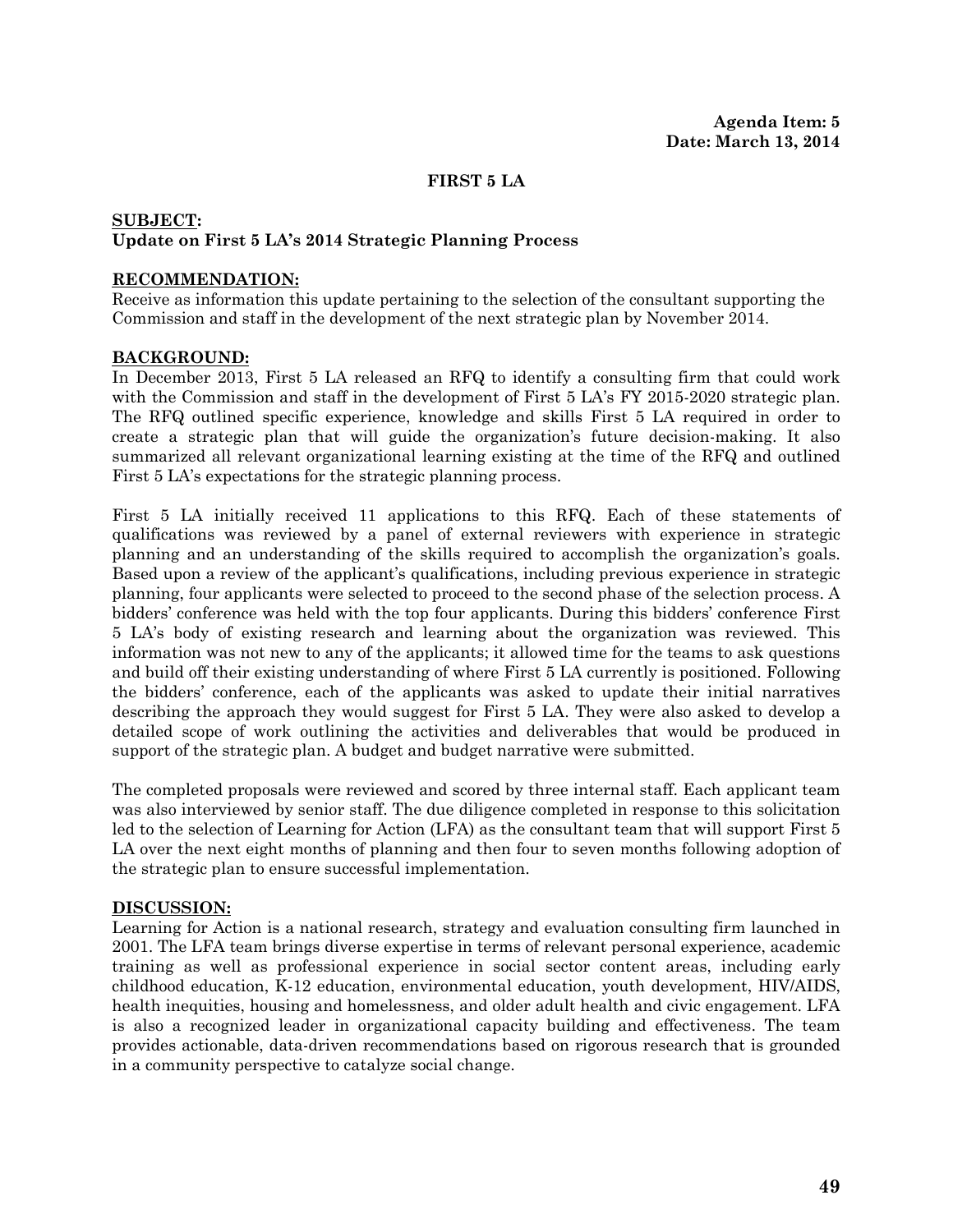LFA's consulting services help social sector organizations effectively design, implement, and improve strategies to achieve desired impact. The firm's [research](http://www.learningforaction.com/services/research-services/) services answer questions about service markets and landscapes, profiles of target populations, and unmet community needs. The strategy services create opportunities for organizations to reflect on and refine their mission, vision, and values, and to align these with programs and desired results, while the evaluation services inform understanding of the effectiveness of programs, initiatives and/or organizations to inspire and guide ongoing improvement. Over the past ten years, the LFA team has worked with no fewer than seven First 5 County Commissions on various countywide strategy and evaluation projects, including the strategic plan for First 5 San Mateo County. This combination of skills and experience aligns well with First 5 LA's requirements for a consulting partner that can assist the organization achieve at least three goals: (1) clear articulation of the measurable impact First 5 LA will aspire to contribute to; (2) greater focus of First 5 LA' strategic direction and better alignment of efforts across the organization; and (3) clarity around the role(s) First 5 LA will play in positively affecting change in the lives of LA County's young children.

LFA will begin working with First 5 LA staff and Commissioners immediately. By utilizing a data-driven, collaborative process informed by external stakeholder engagement and financial modeling, LFA will support First 5 LA in its effort to focus its strategic priorities, align investments to projected revenues, leverage its leadership role within LA County to achieve greater countywide and systemic impact, and create a decision-making framework that will guide and inform ongoing investment opportunities throughout FY 2015-2020.

| For Office Use<br>Board Action Taken: |  |
|---------------------------------------|--|
| Approved: Yes No Further Discussion   |  |
| Referred to Committee/Work Group:     |  |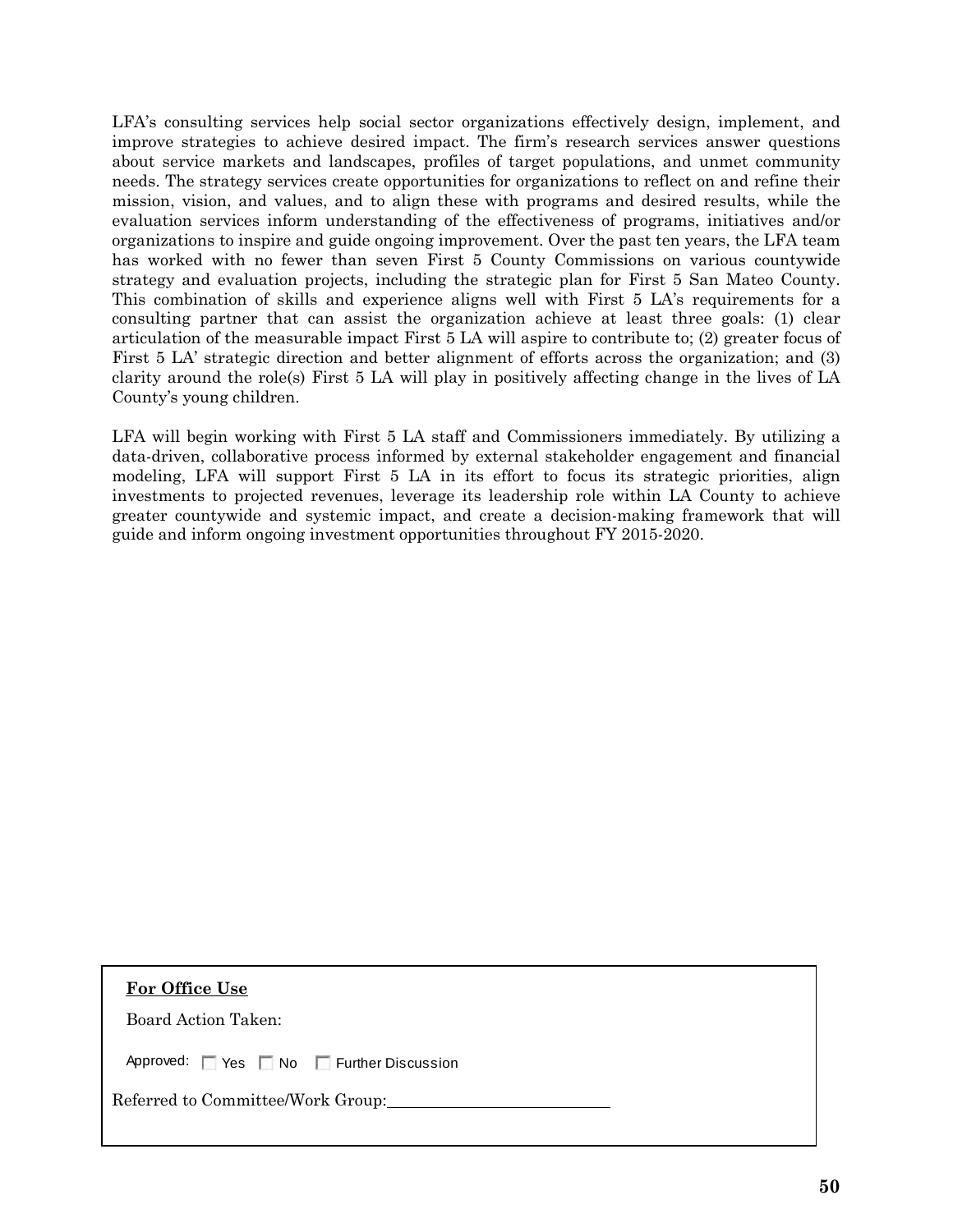## **Strategic Plan 2015-2020: Focusing for the Future**  The Environmental Landscape

March 13, 2014

**51**

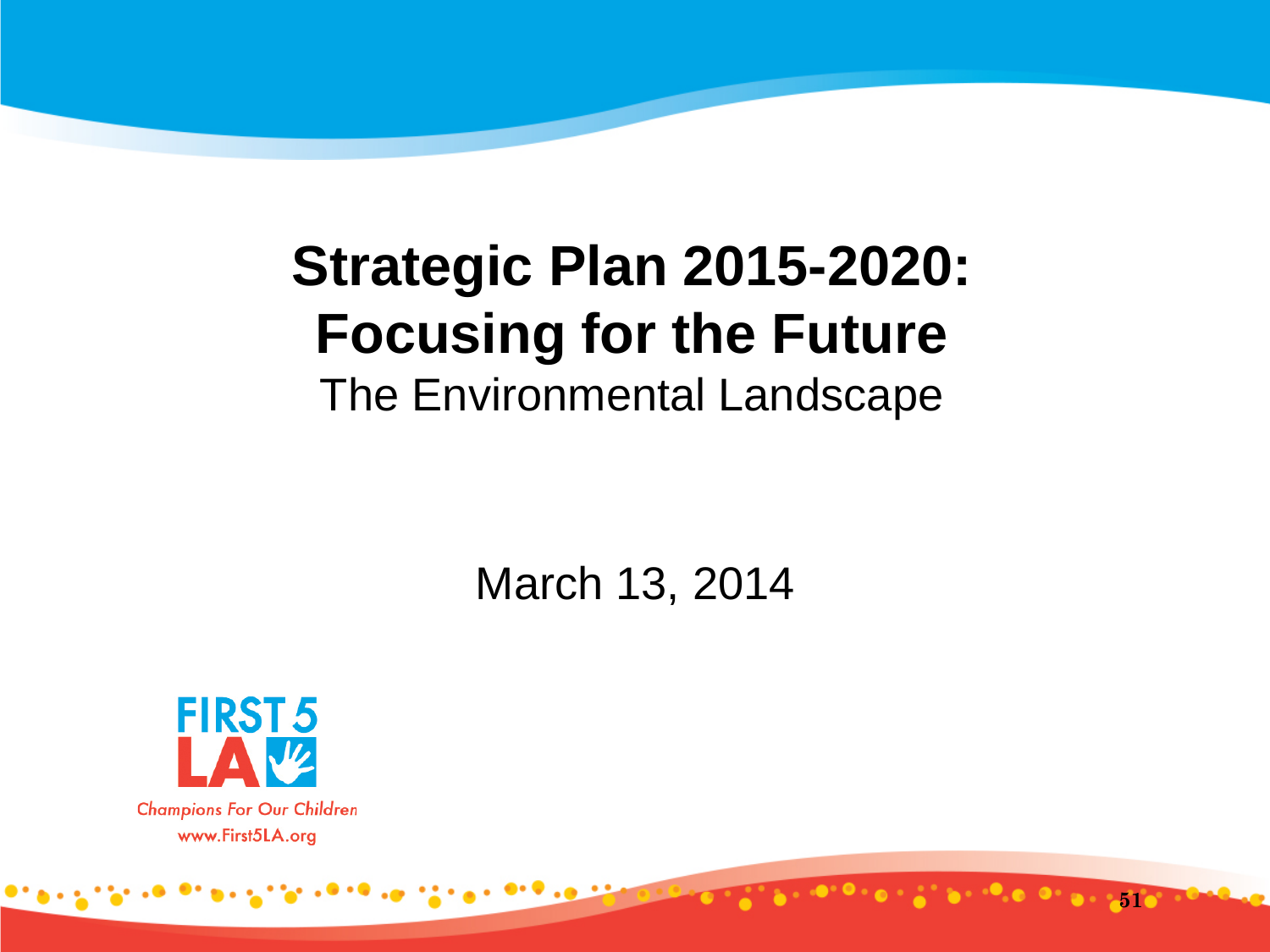#### **Presentation Goals**

- Provide context for the strategic planning process
- Detail demographic changes and projections
- Update on data trends related to First 5 LA goals
- Highlight key external forces influencing our work

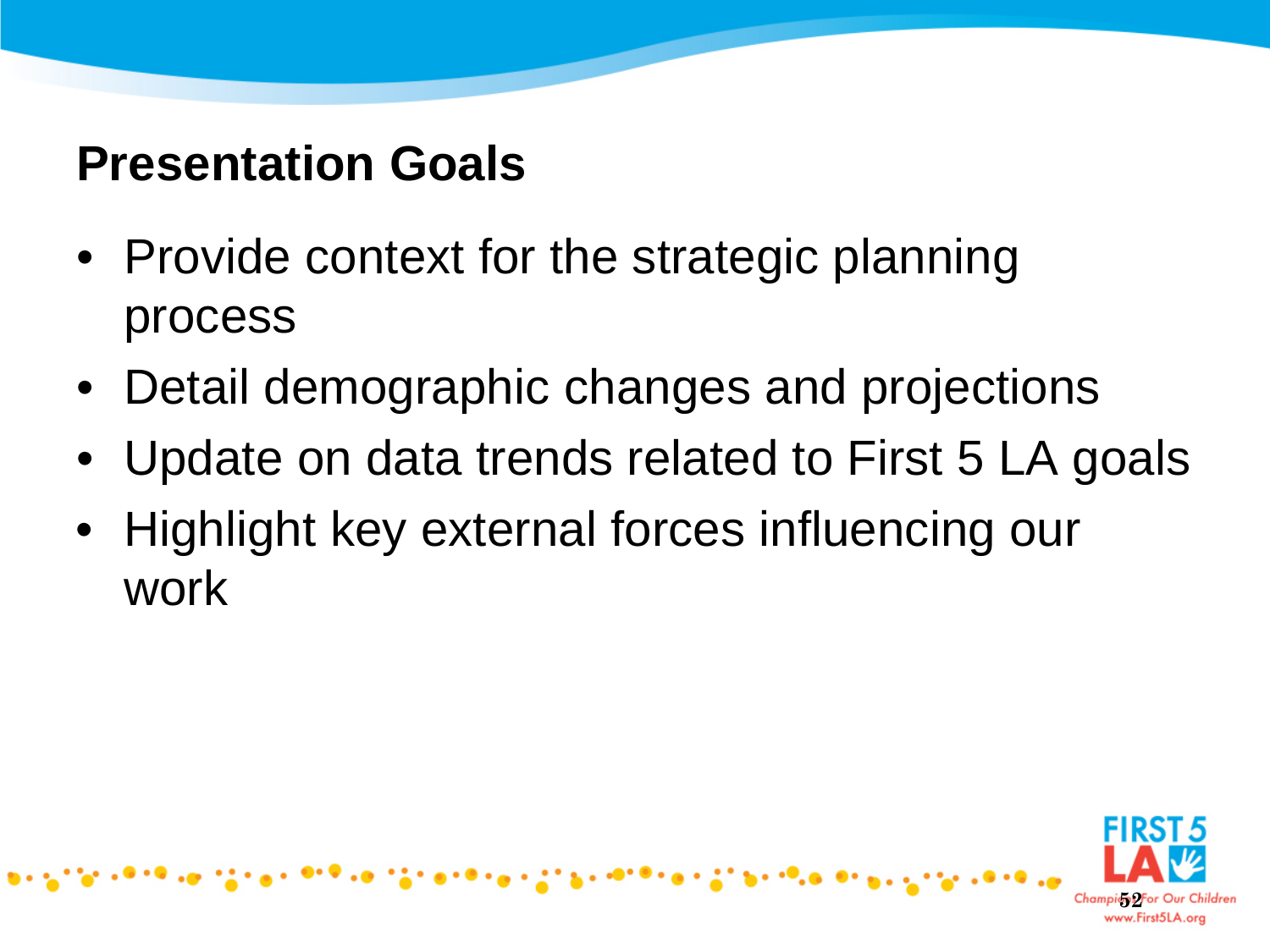## **What is changing about LA County's demographics?**

- Far fewer children than a decade ago
- Significant changes in race/ethnicity
- County households increasingly bilingual
- Slightly higher enrollment in preschool
- Fewer children born to teenage mothers

.019 val.121 a10 val.1121 svi 1010 val.121 svi 10,

- High rates of teen mothers are victims of abuse and neglect
- Dramatic growth in CalFresh usage

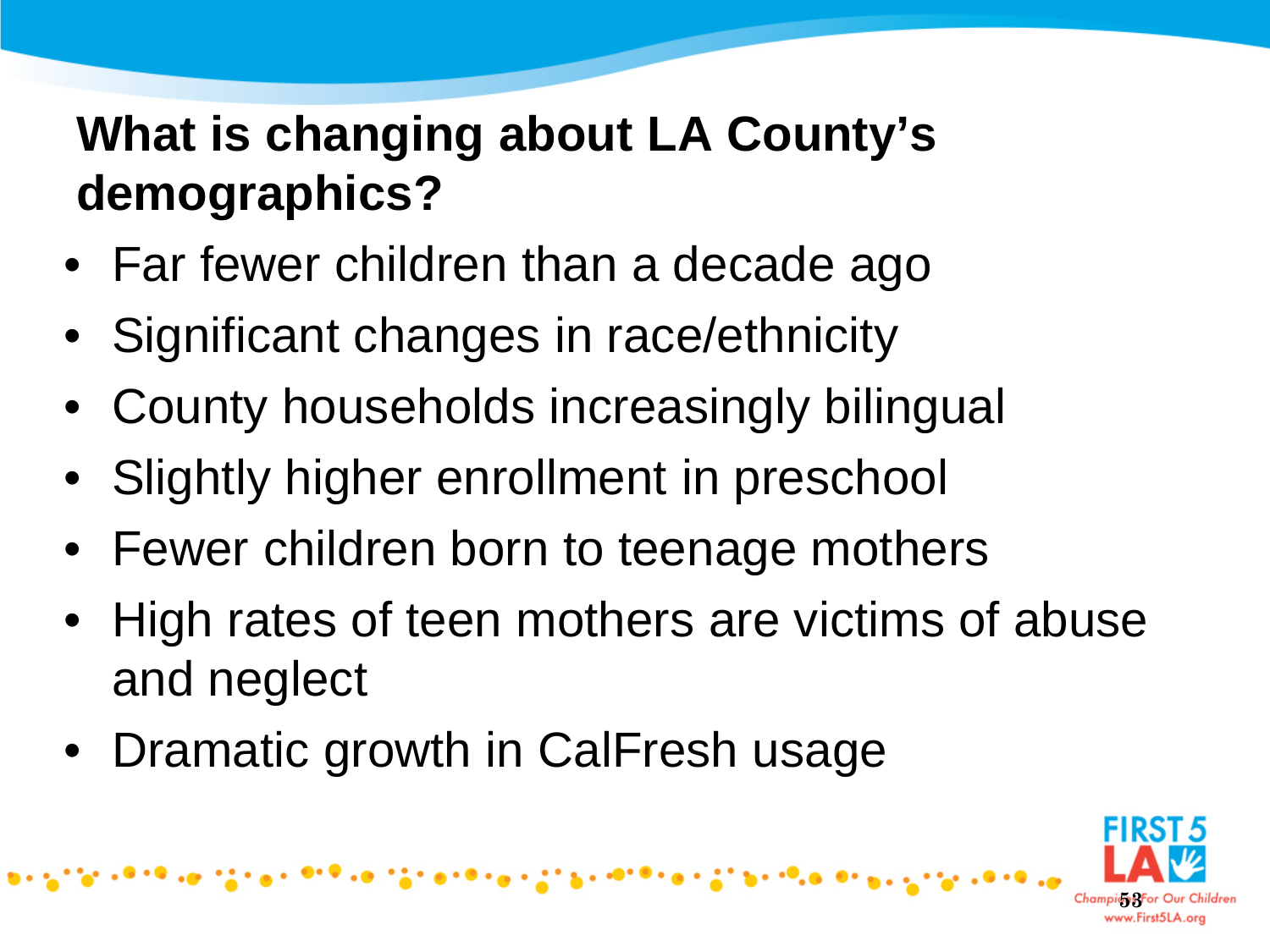## **What has not changed demographically in LA County?**

- 1 in 4 families with young children live at or below the federal poverty line
- Nearly 6 in 10 of families with young children live at or below 200% of the federal poverty line
- 63% of the under 6 population is Latino
- Nearly 1 in 5 of LA County children have an undocumented parent, but 83% of those children are citizens

[마이크] 이 그 집에 좀 이야기는 나 있지 않고 나머지마 아는 이 것이 됩니다^^;

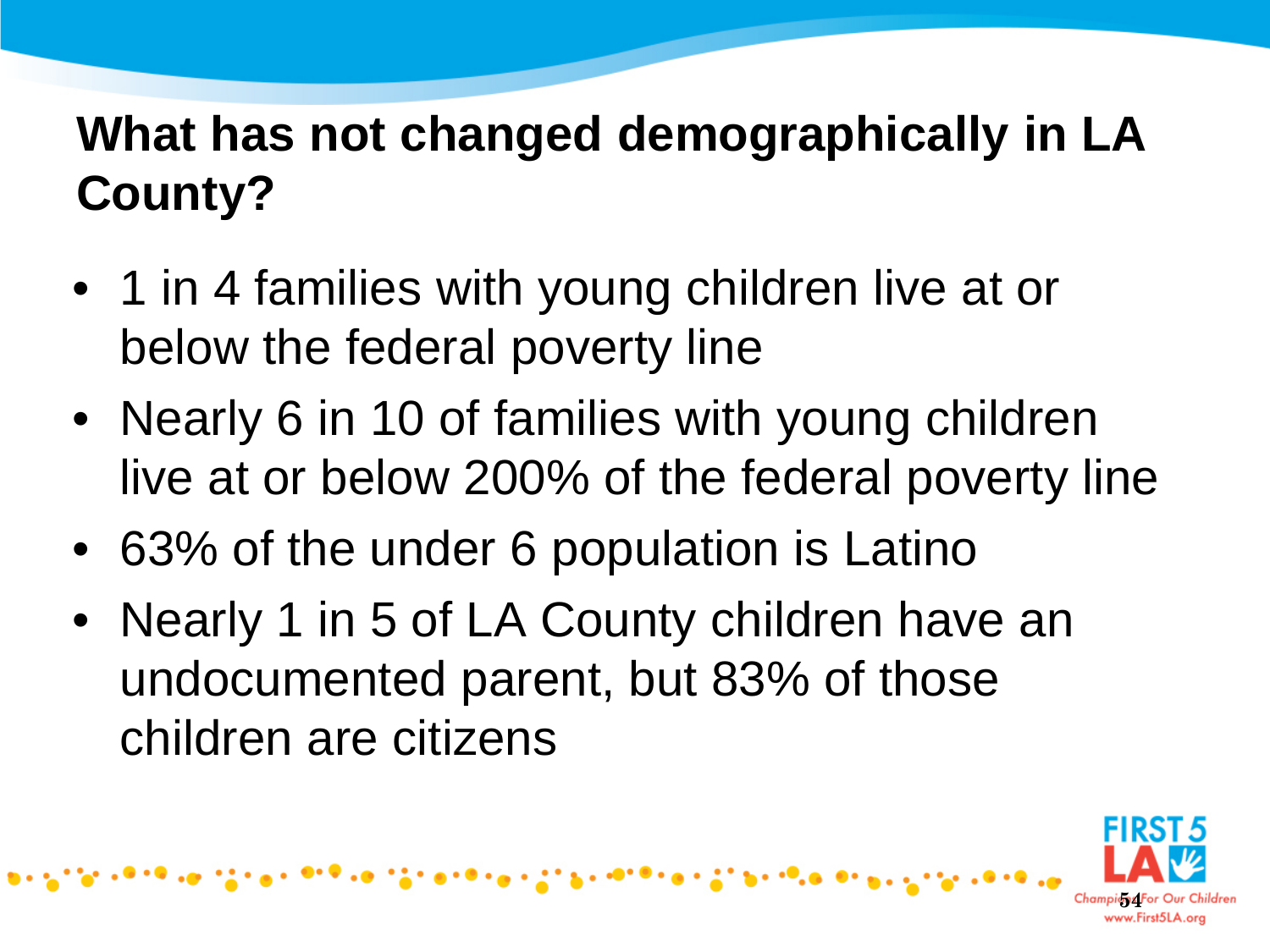### **What do the future demographics of LA County look like?**

- 2010 was the midpoint of a long decline in the 0 to 4 age range.
- By 2030 births are projected to decrease by an additional 30,000.
- Smaller birth cohorts become far more important for the success and prosperity of the region.

 $\mathbf{1} \cdot \mathbf{0} = \mathbf{0} \cdot \frac{1}{2} \cdot \mathbf{0} + \mathbf{0} \cdot \mathbf{0} + \frac{1}{2} \cdot \mathbf{0} + \frac{1}{2} \cdot \mathbf{0} + \mathbf{0} \cdot \mathbf{0} + \mathbf{0} \cdot \mathbf{0} + \frac{1}{2} \cdot \mathbf{0}$ 

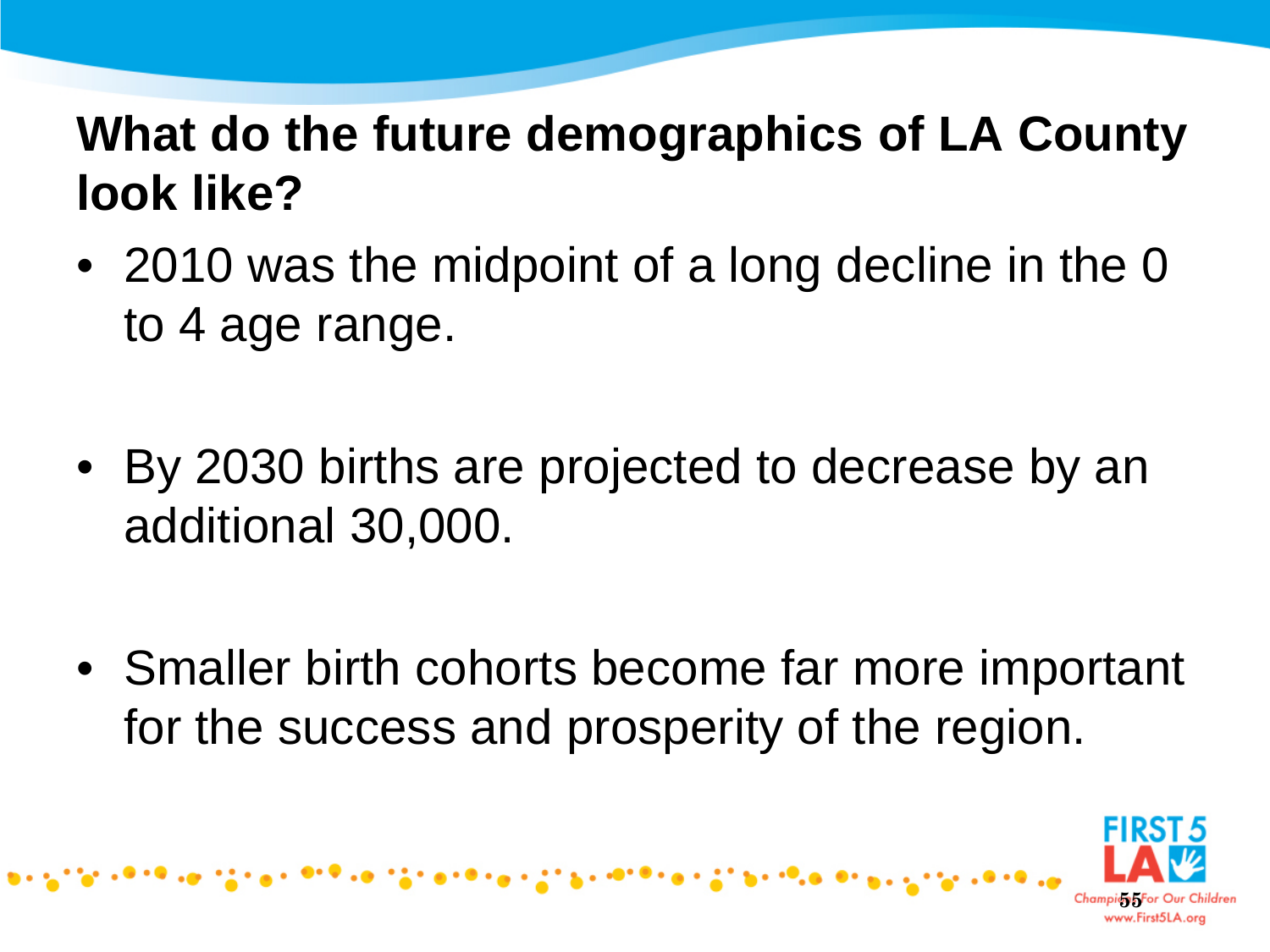#### **Reduced percentages of women receiving prenatal care in the first trimester**

|                                                                             | 2000 | 2012 | % Difference<br>2000-2012 |
|-----------------------------------------------------------------------------|------|------|---------------------------|
| % of Infants Born at<br>a Low Birthweight                                   | 6.4% | 6.9% | 0.5%                      |
| % of Pregnant<br>women receiving<br>prenatal care in the<br>first trimester | 86%  | 81%  | 5%                        |

Source: California Department of Public Health, Center for Health Statistics, Vital Statistics Section, Birth Statistical Master Files; March 2014

17.0 isto

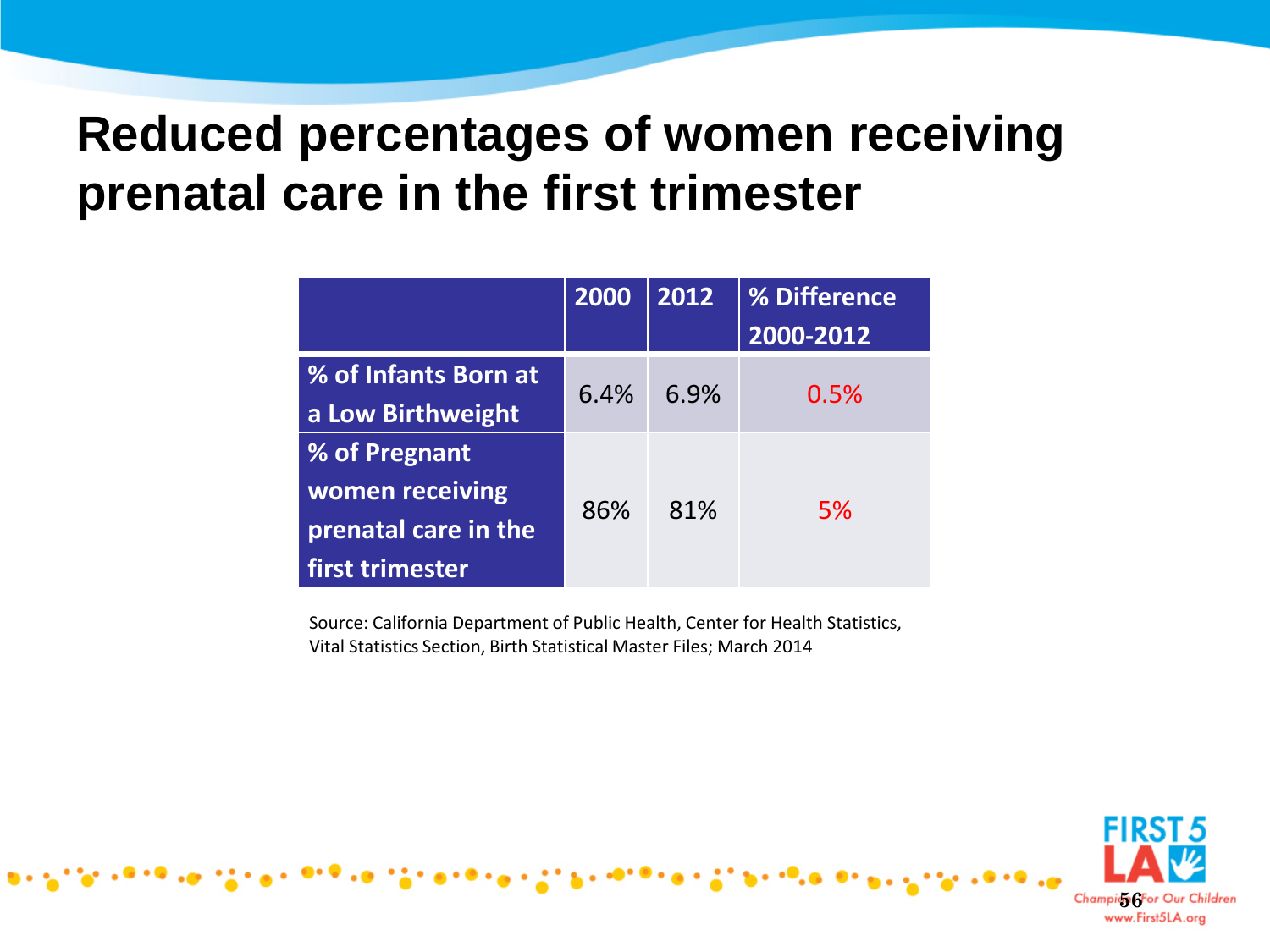#### **Low birthweight rates remain stagnant for some slightly increased for others**



Source: California Department of Public Health, Center for Health Statistics, Vital Statistics Section, Birth Statistical Master Files; March 2014

"400 그는 이용 이 이 모든 아이들이 동생하시는 사건이 높고 제대하시는 사건이 됩니까?"

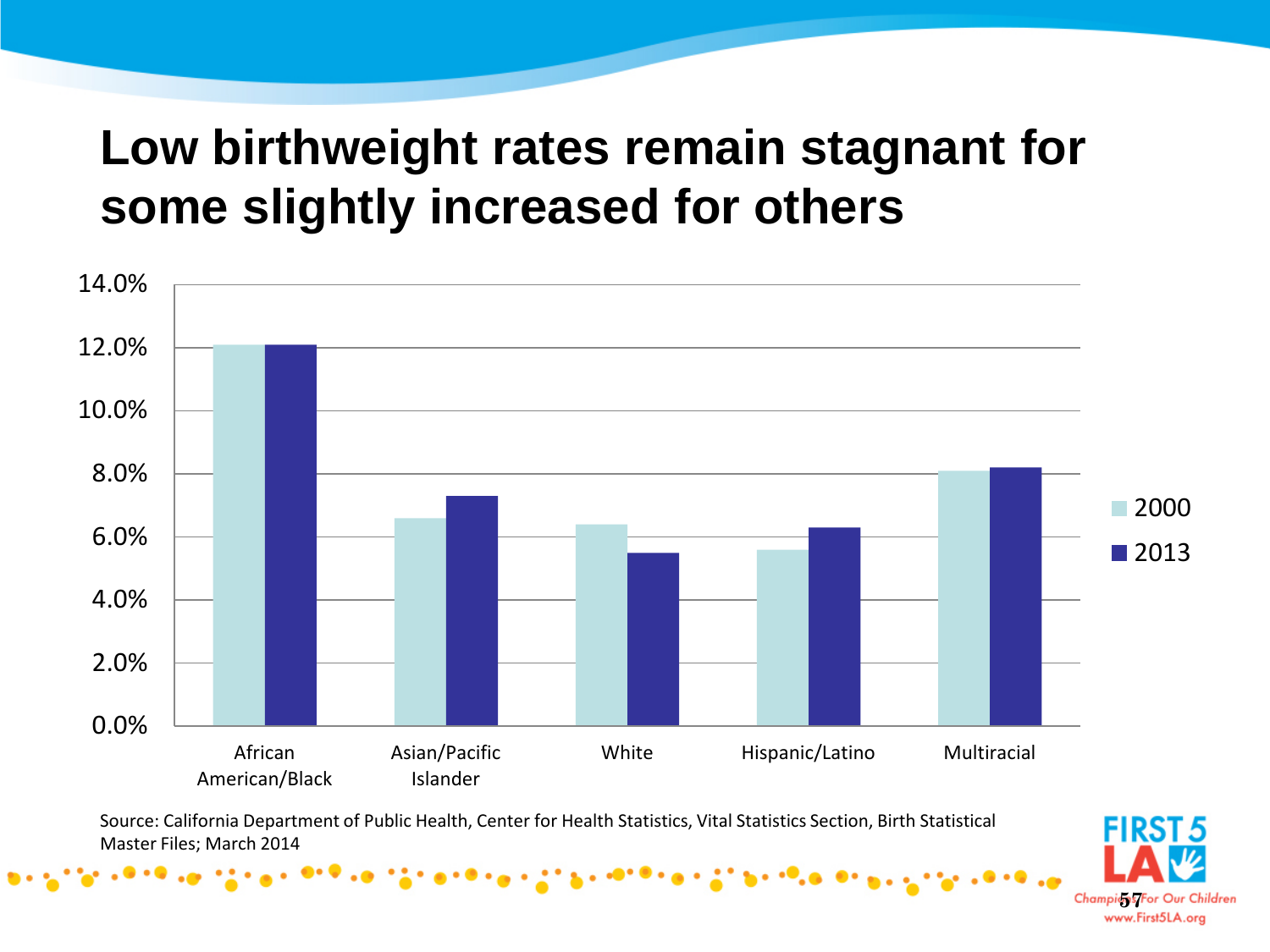#### **Research offers some potential explanations**

- Link between Vitamin D deficiency and preterm birth
- Exposure to high levels of carbon monoxide and particles during pregnancy and risk of adverse birth outcomes
- Racism is linked to poor birth outcomes for African American mothers by increasing stress, social isolation and decreasing the quality of care provided

 $\mathbf{0.19} \times \mathbf{0.12} \times \mathbf{0.19} \times \mathbf{0.12} \times \mathbf{1.13} \times \mathbf{1.17} \times \mathbf{0.17} \times \mathbf{0.17} \times \mathbf{1.17}$ 

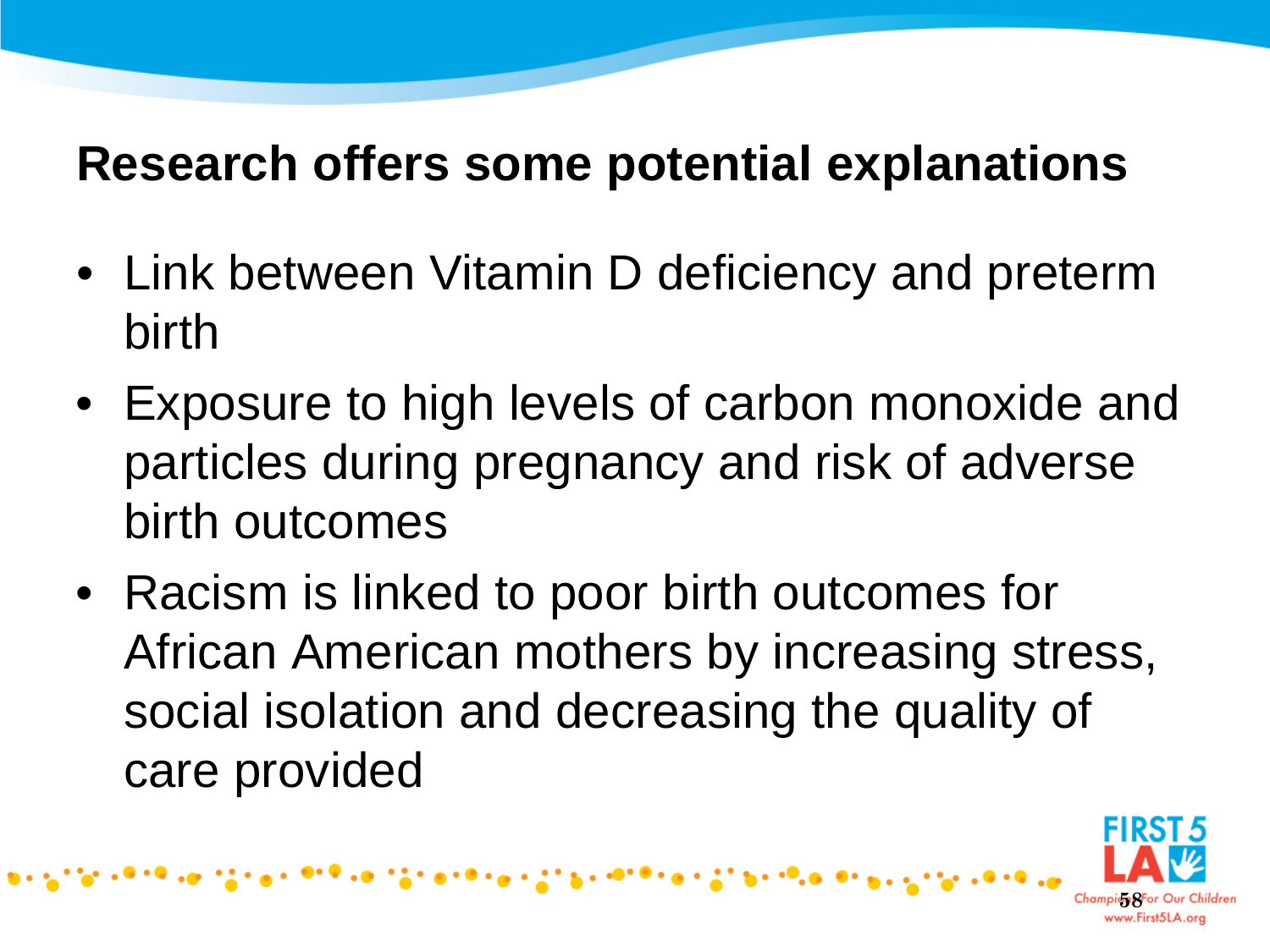#### **Beginning to turn the tide on early childhood obesity**

|                                                  | 2003  | 2009  | 2013  | % Difference<br>2003-2013 |
|--------------------------------------------------|-------|-------|-------|---------------------------|
| % of 3-year-olds who are<br>overweight and obese | 16.4% | 21.1% | 19.9% | 3.5%                      |
| % of 4-year-olds who are<br>overweight and obese | 17.3% | 22.6% | 19.8% | 2.5%                      |
| % of Infants Exclusively<br><b>Breastfeeding</b> | 16.5% | 21.5% | 49.7% | 33.2%                     |

Source: 2003-2013, PHFE WIC Data Mining Project, L.A. County WIC Data

y ve nam

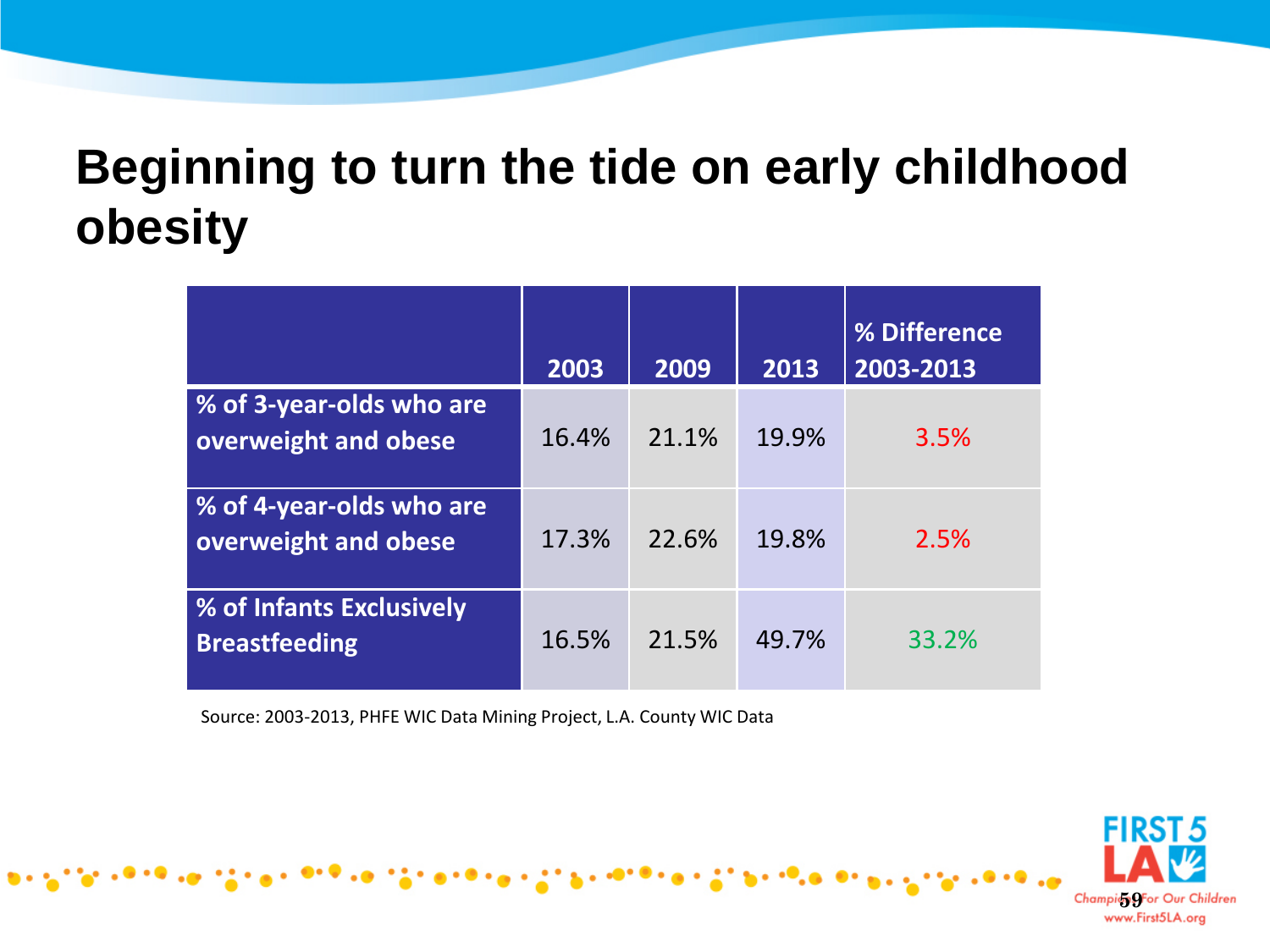#### **Breastfeeding linked to lower rates of obesity**

- Breastfeeding for any duration linked to a 23% reduction in obesity at age 4.
- Children breastfed for a year or more had 45% lower odds of obesity.

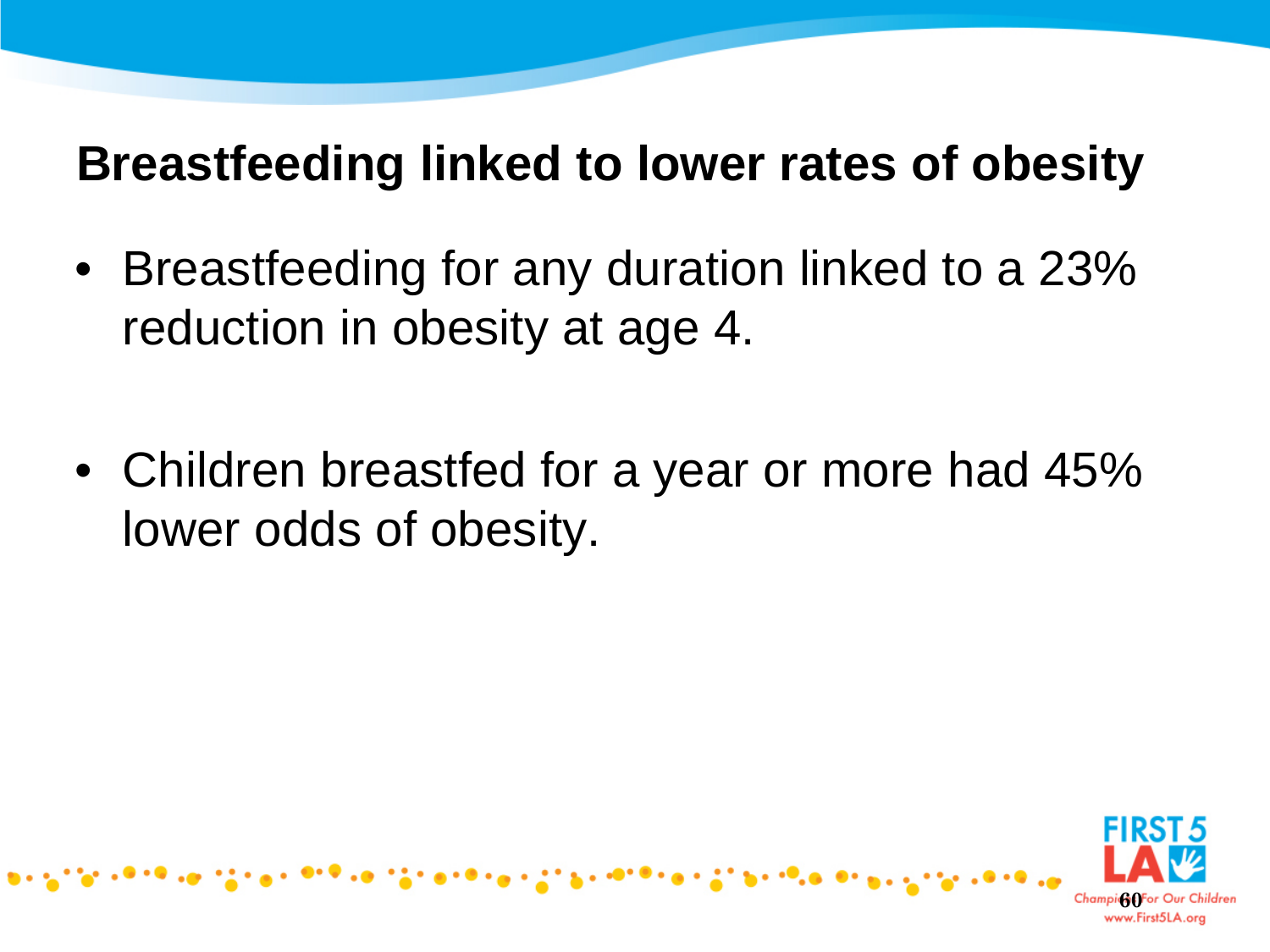#### **Prevention and early intervention key to reducing rates of abuse and neglect**

|                                                                                 | 2002 | 2012 | <b>Change</b><br>2002-2012 |
|---------------------------------------------------------------------------------|------|------|----------------------------|
| <b>Rate of Substantiated Cases per</b><br>$1,000$ (< age 1)                     | 18.7 | 24.1 | 5.4                        |
| <b>Rate of Substantiated Cases per</b><br>$1,000$ (ages 1-2)                    | 9.8  | 14.7 | 4.9                        |
| <b>Rate of Substantiated Cases per</b><br>1,000 (ages 3-5)                      | 10.0 | 14.1 | 4.1                        |
| <b>Percent of Children 0-5 in Foster</b><br><b>Care</b>                         | 1.4% | 0.9% | (0.5)                      |
| <b>Number of Intentional Injury</b><br><b>Hospitalizations for Children 0-4</b> | 71   | 65   | (6)                        |

Source: Needell, B., Webster, D., Armijo, M., Lee, S., Dawson, W., Magruder, J., Exel, M., Cuccaro-Alamin, S., Putnam-Hornstein, E., Williams, D., Yee, H., Hightower, L., Lou, C., Peng, C., King, B., Henry, C.,& Lawson, J. (2013). Child Welfare Services Reports for California.

 $\bullet \cdot \bullet \cdot 2$ 

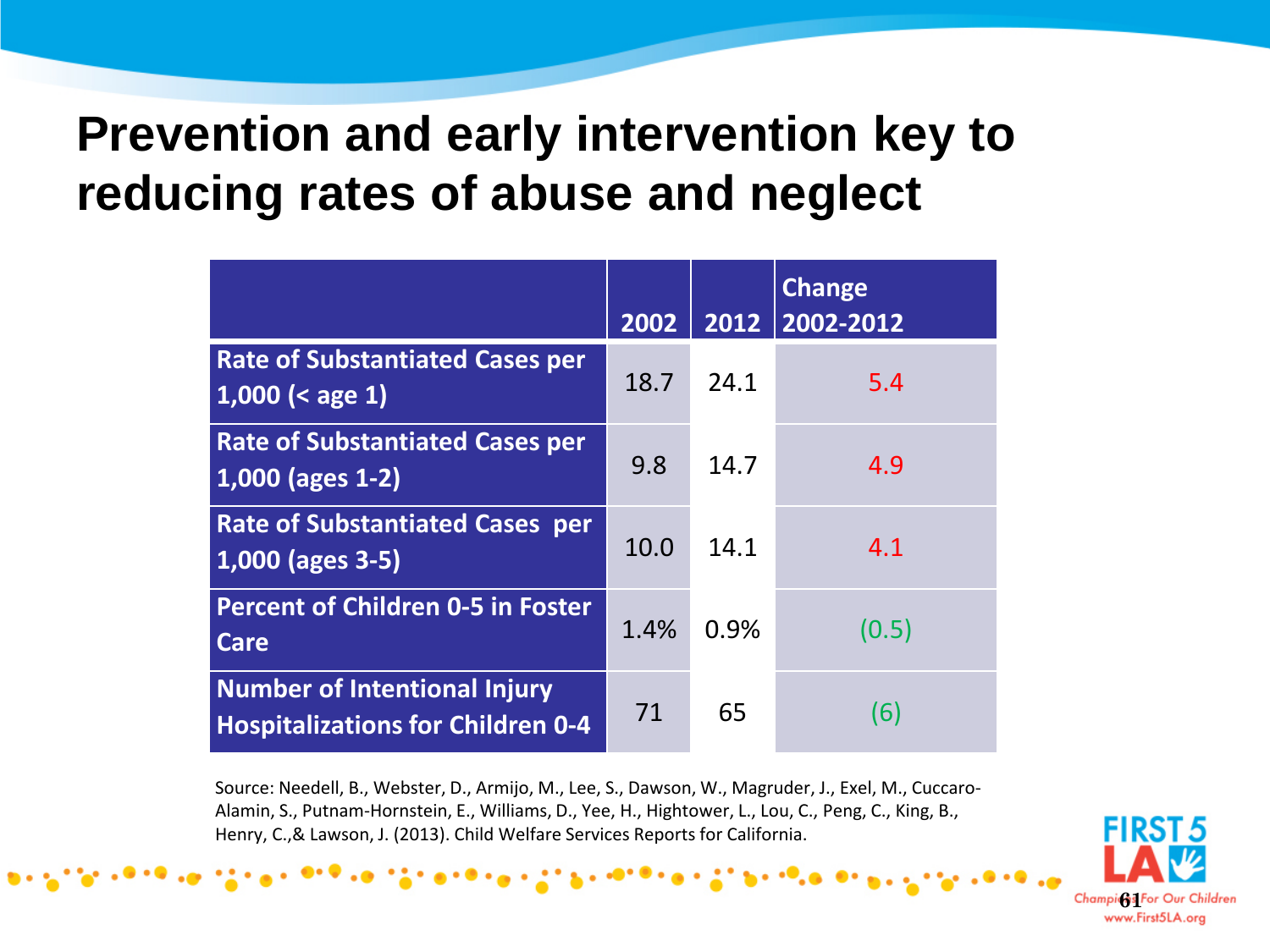## **Early Brain Development and Adverse Childhood Experiences**

- The architecture of the developing brain is shaped by a child's environment of relationships.
- Excessive stress can disrupt brain development.
- Children need both stimulation and protection of their brain development.
- Parents need support to develop responsive relationships with their children.

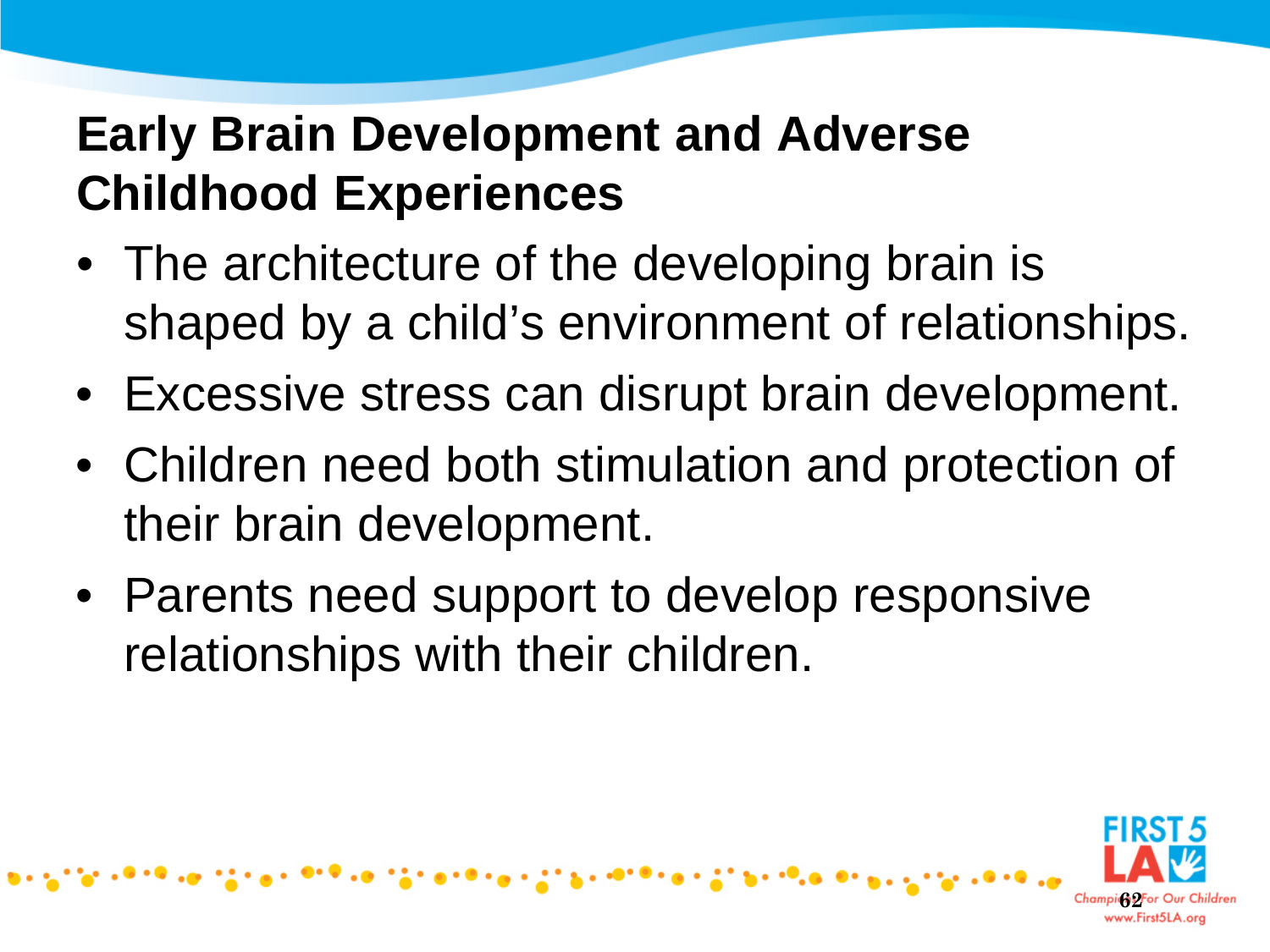#### **English Language Learners continue to struggle to reach reading proficiency**

|                                  |      |      | <b>Change in %</b> |
|----------------------------------|------|------|--------------------|
|                                  | 2003 | 2013 | 2003-2013          |
| % of third grade students        |      |      |                    |
| scoring at or above              | 28%  | 44%  | 16%                |
| proficiency                      |      |      |                    |
| % of third grade English         |      |      |                    |
| <b>Language Learners scoring</b> | 14%  | 15%  | $1\%$              |
| at or above proficiency          |      |      |                    |
| % of 3rd graders classified      | 47%  | 28%  | (19%)              |
| as English Learners              |      |      |                    |

Source: California Department of Education Assessment and Accountability Division, 2003-2012 STAR Results

 $\cdot$  ,  $\cdot$  ,  $\cdot$  ,  $\cdot$  ,  $\cdot$ 

. . . . . . . . . . . .

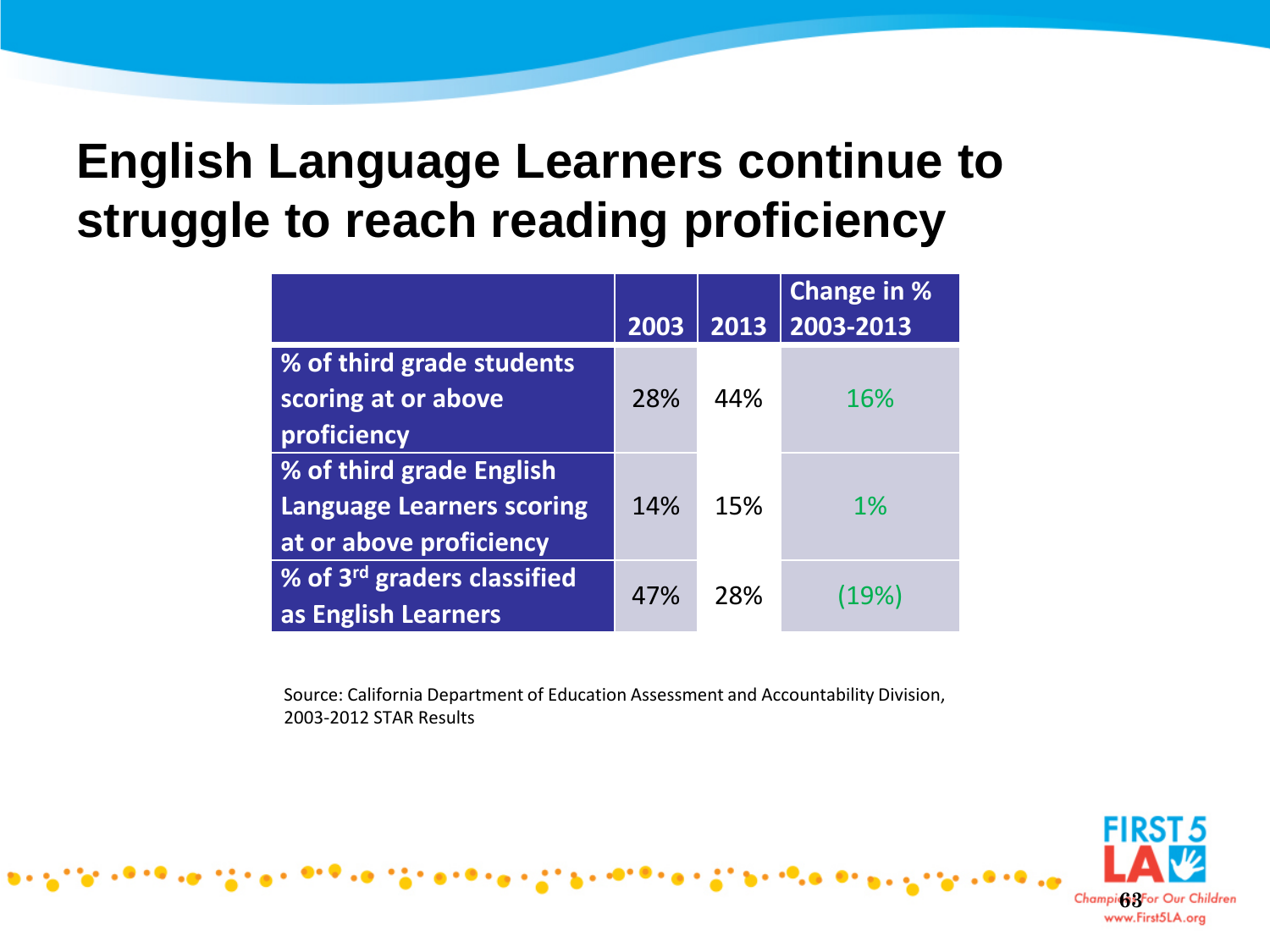## **Key External Forces- Policy Implementation**

- Affordable Care Act
	- Expanding coverage, promoting access and improving outcomes
- Local Control Funding Formula
	- New funding and flexibility with current funds to support at-risk students
- Adoption of Common Core Standards
	- New accountability and assessment standards

해 보니 아이들은 아이에 나는 사건이 높다. 이제 보니는 사건이 높다. 이

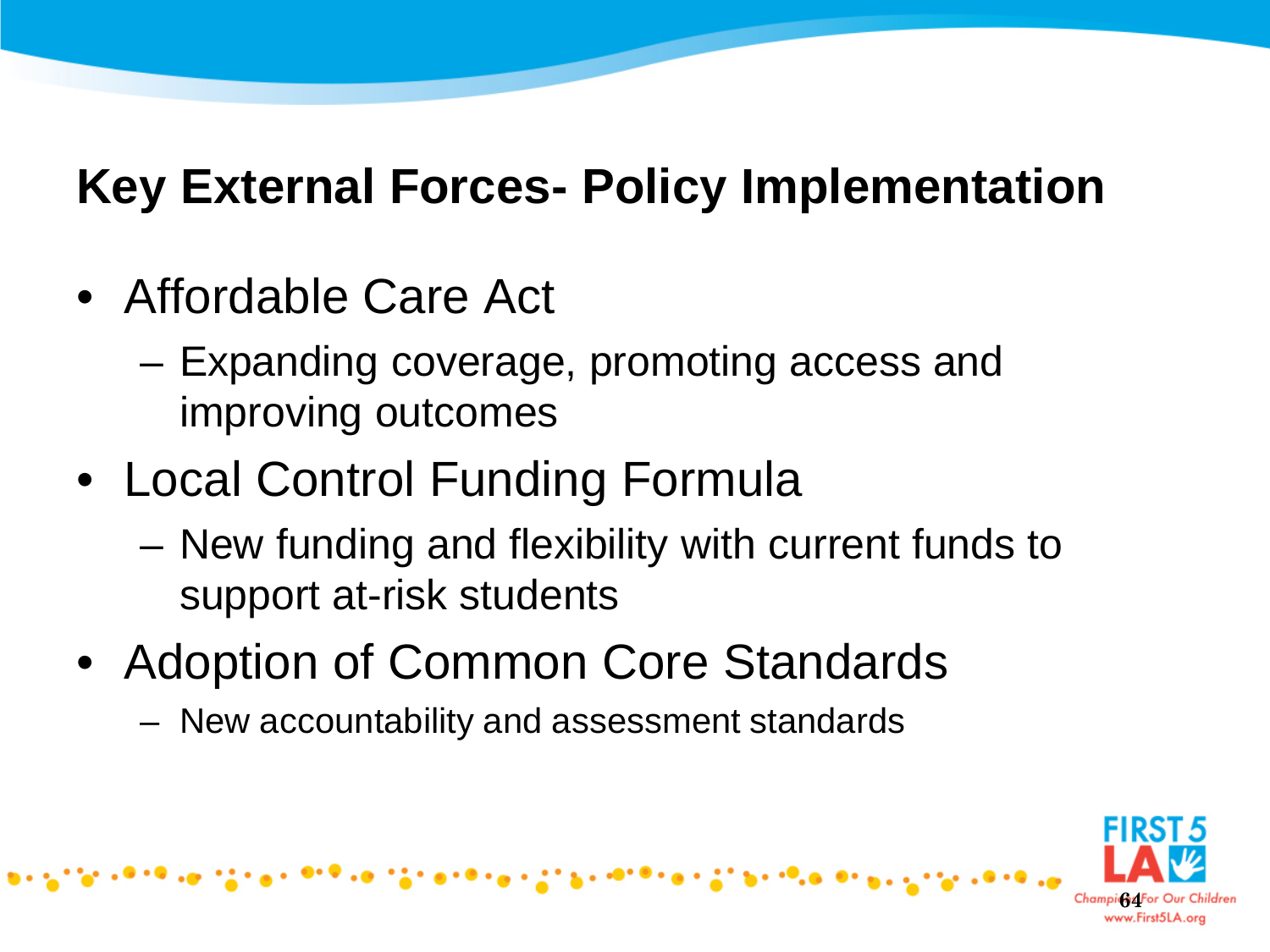## **Key External Forces- Additional inputs**

*First 5 LA*

- Early Care and Education Scan
- Birth Disparities Scan
- Family Strengthening / Protective Factors
- Parent Education, Engagement, Empowerment *External*
- Los Angeles County Blue Ribbon Commission

 $9.6.216.996$ 

- Proposed Policy Changes
	- Universal Transitional Kindergarten
	- Strong Start

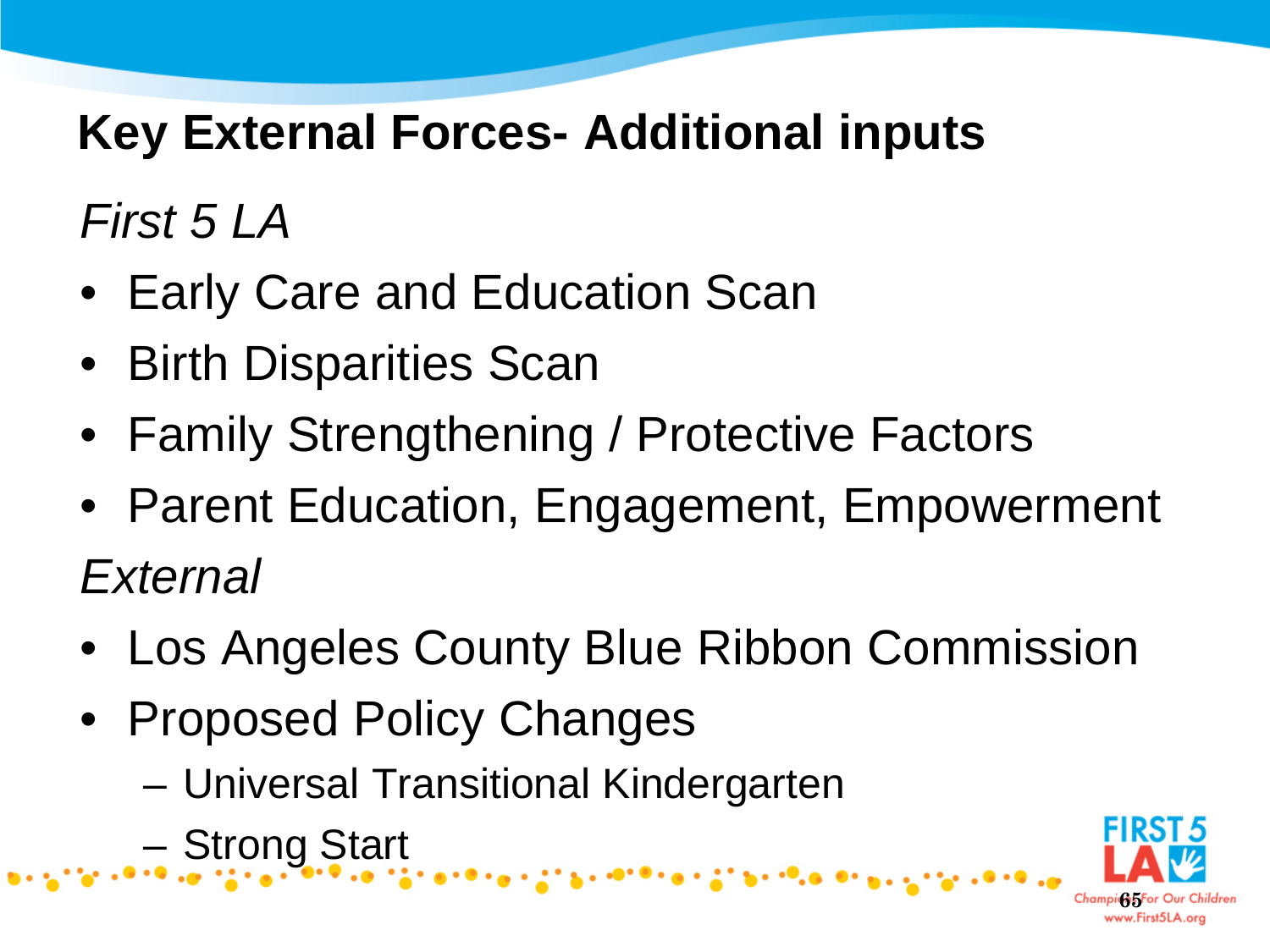## **Key External Forces- Research suggests start earlier and focus on the most at-risk families**

- Disparities in child outcomes on cognitive assessments, health indicators and positive behavior ratings are evident at 9 months and grow larger by 24 months.
- A 30 million word gap exists by age 3 between kids from low-income families and their affluent counterparts.

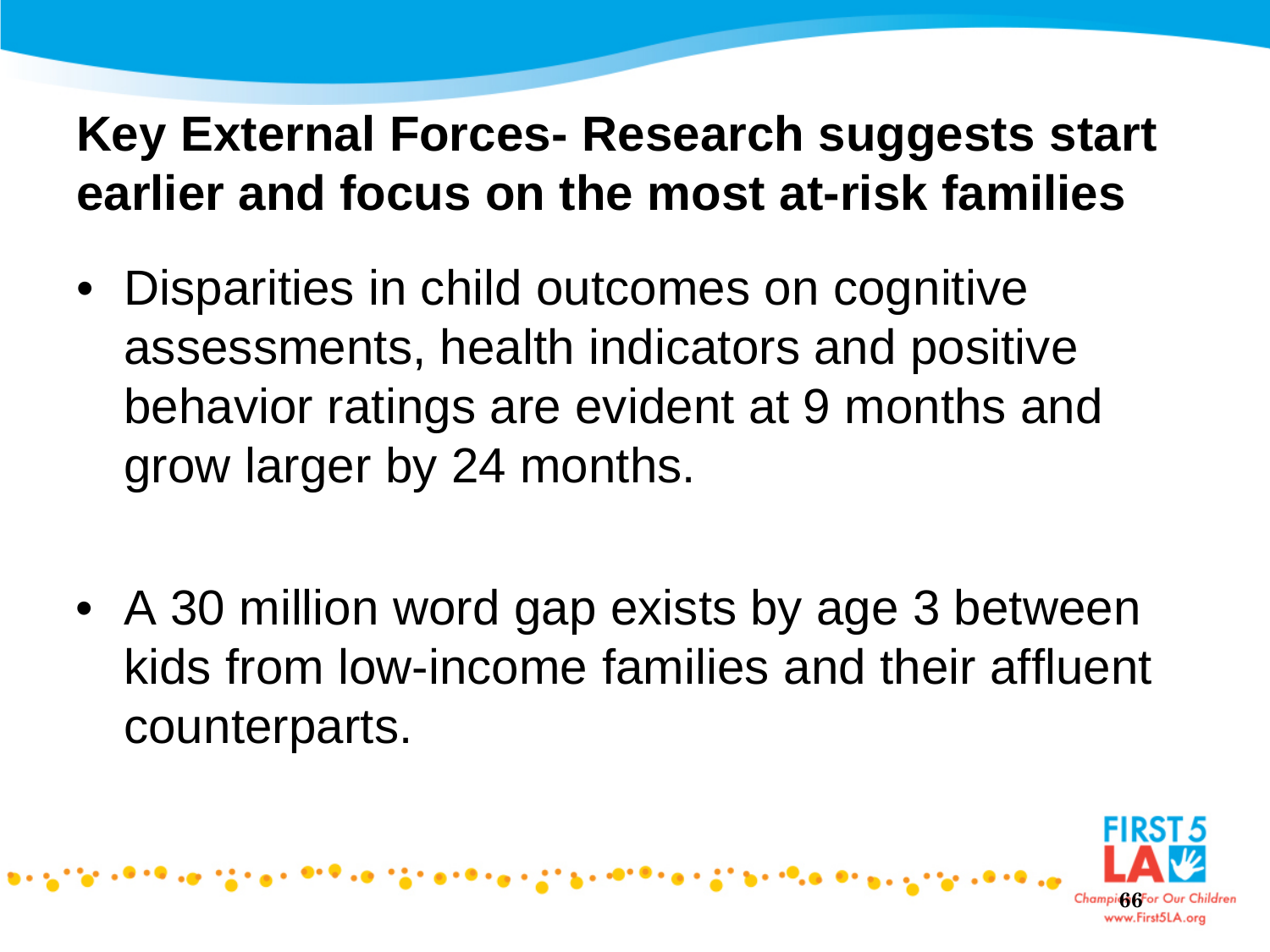## **Key External Forces- Unusual partners and coalitions essential for results**

- Read, Talk, Sing Initiatives
	- State First 5 Commission, Too Small Too Fail, Bay Area Council
- Campaign for Grade Level Reading
	- Annie E. Casey Foundation, Packard Foundation, LA Chamber of Commerce, local school districts
- LA Compact
	- LA Chamber of Commerce, 11 higher education institutions, City of LA, United Way
- California Pay for Success
	- James Irvine Foundation & Nonprofit Finance Fund

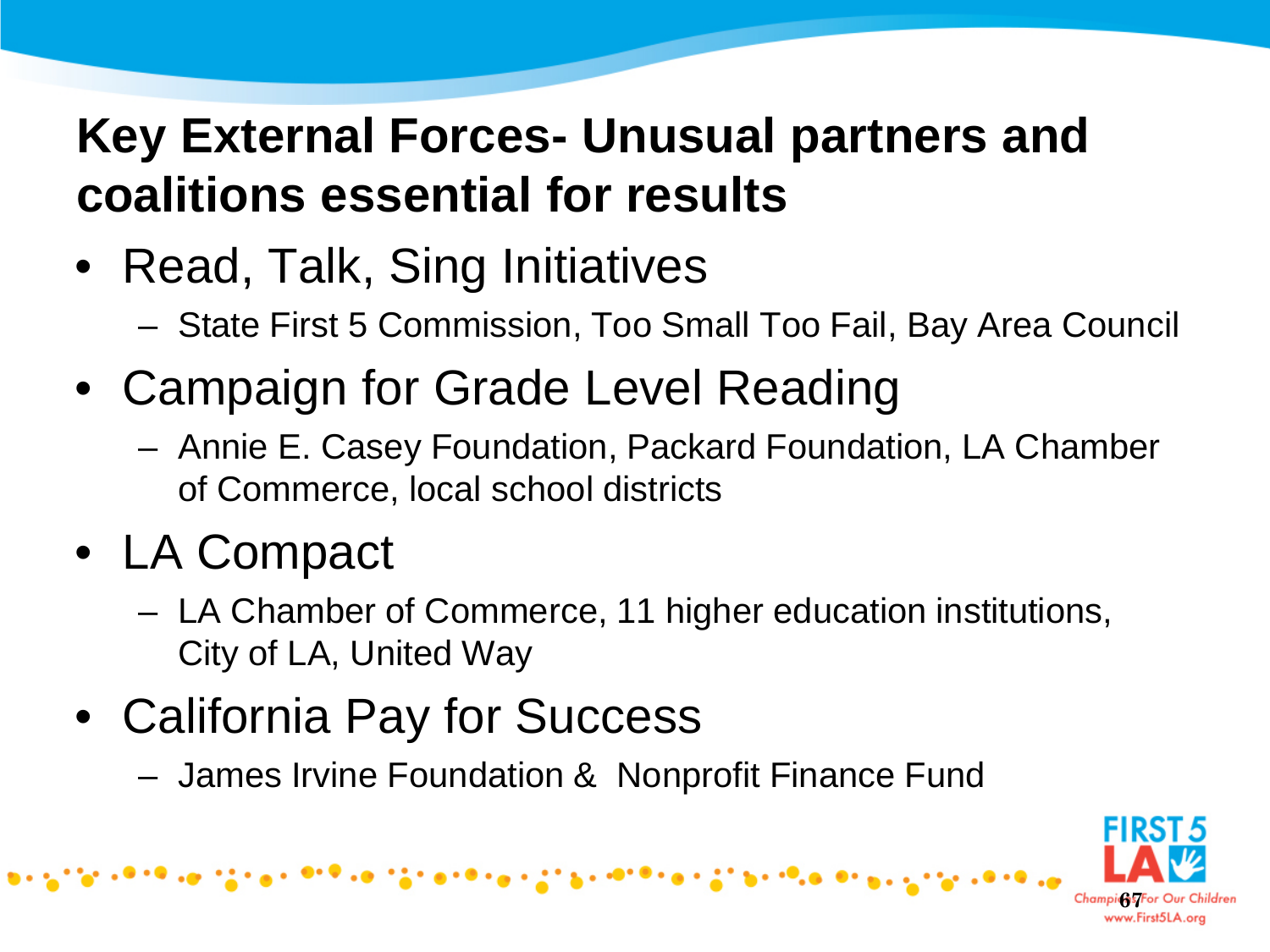## **Discussion**





 $. 0.010$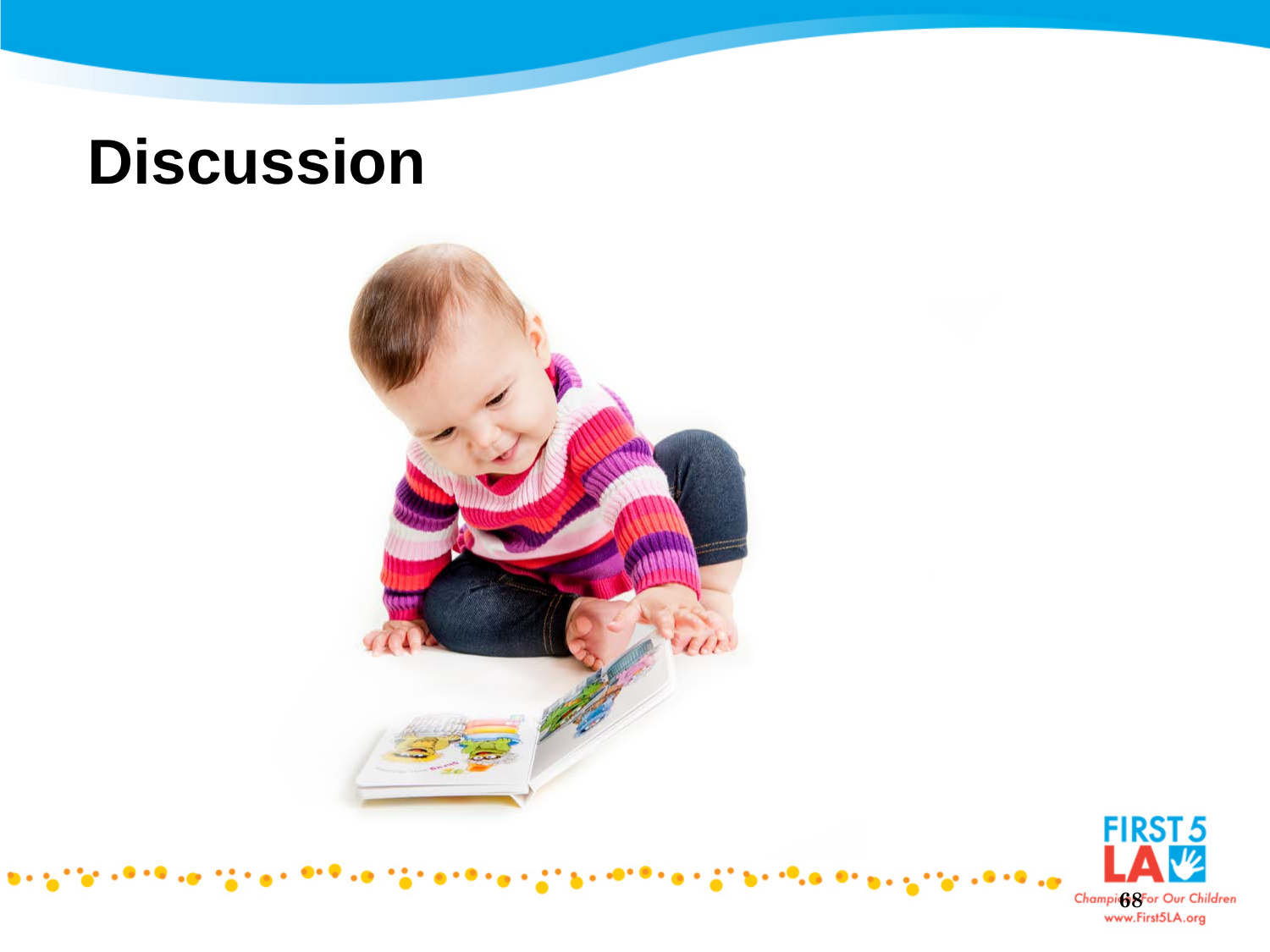Prepared for First 5 Los Angeles Board of Commissioners by Learning for Action (LFA)



# **Strategic Planning for 2015 to 2020: Focusing for the Future**

Commission Meeting March 13, 2014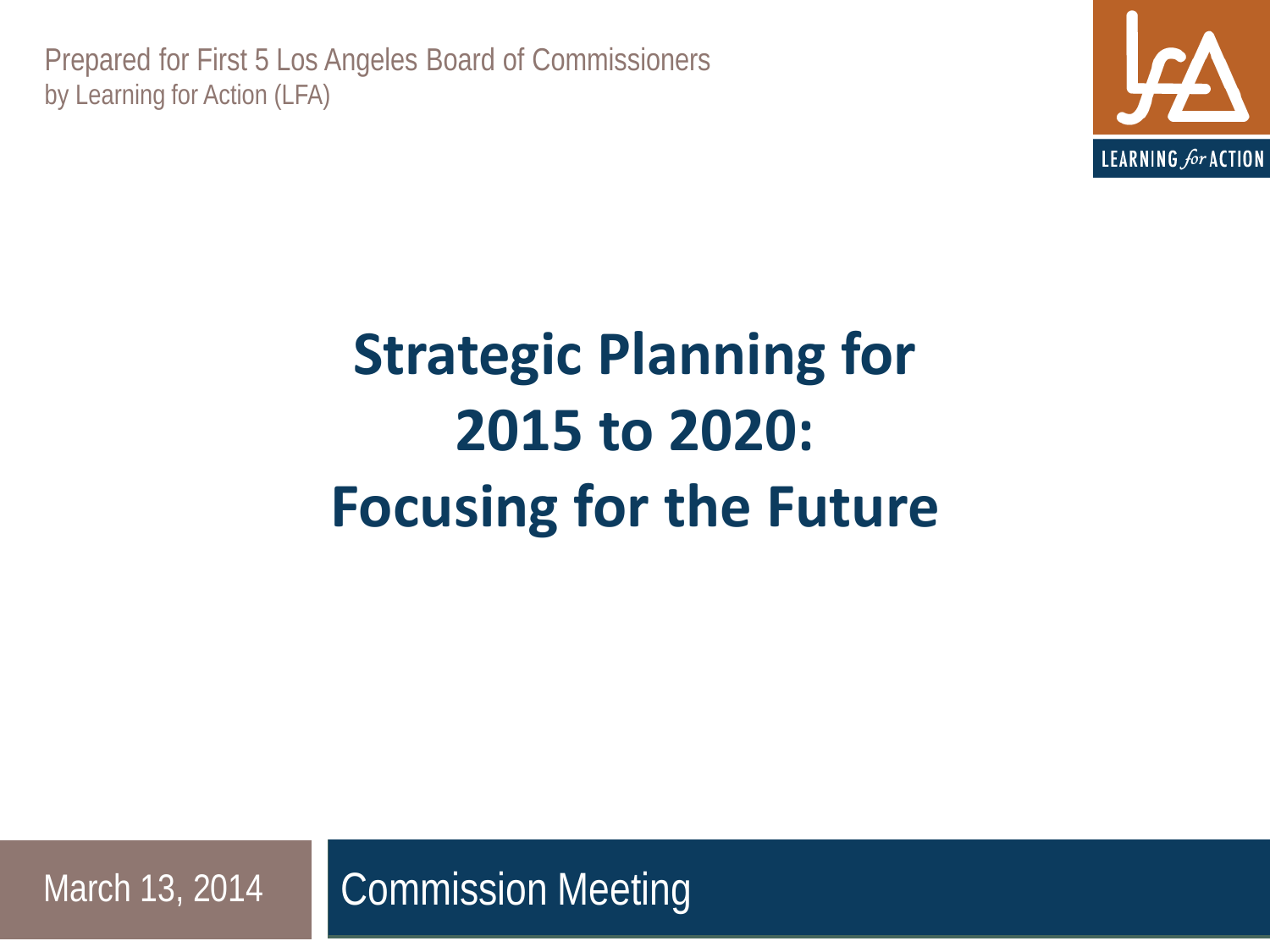## **About LFA: Our Mission**



Learning for Action enhances the **impact and sustainability**  of social sector organizations through **highly customized research, strategy development, evaluation,** and **capacity-building** services**.** 

**2**

March 2014 First 5 Los Angeles March 13th Commission Meeting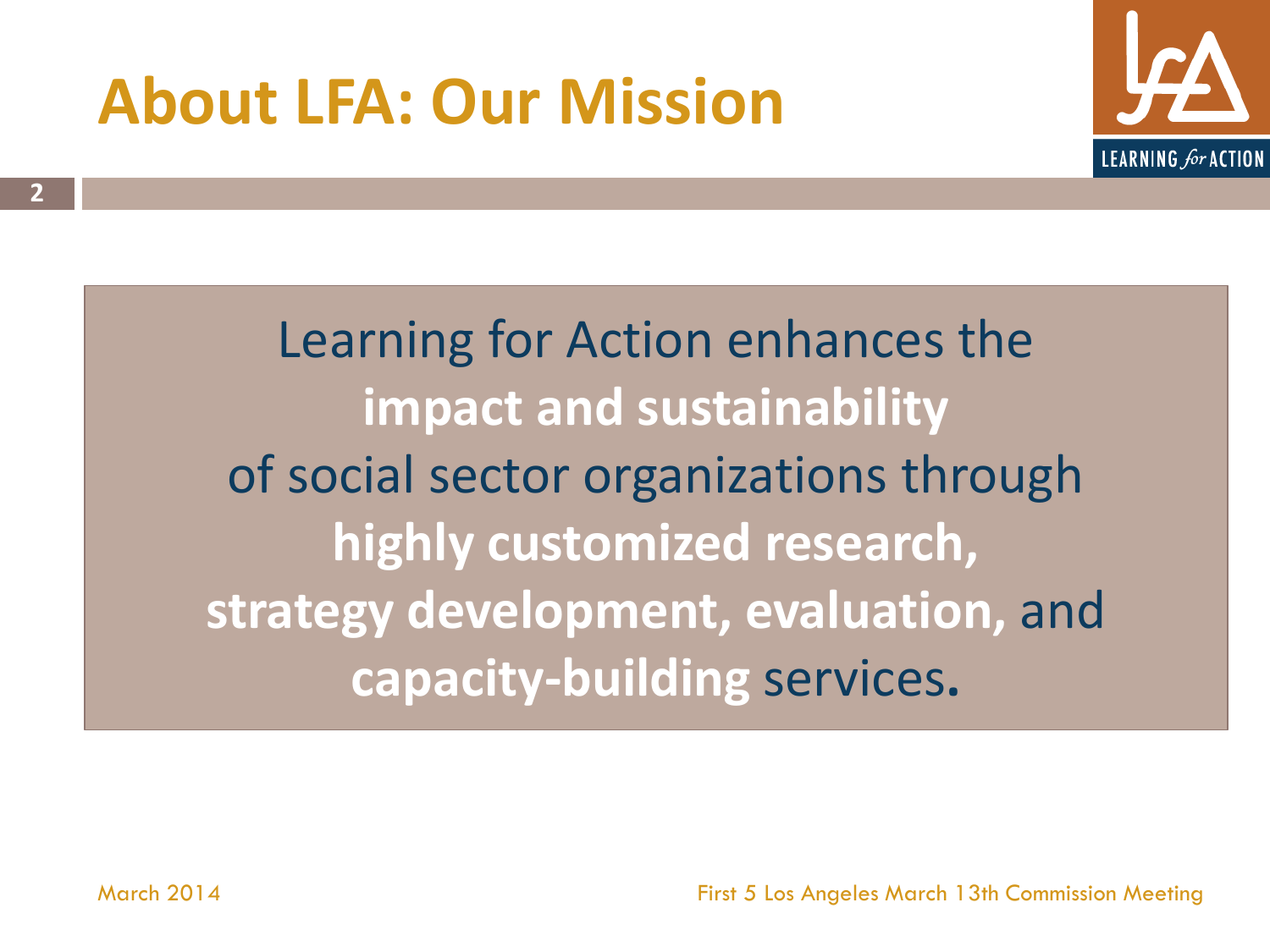# **About LFA: Our Team**







#### **Steven LaFrance, MPH** – President and CEO, Project Director

- Establish vision and provide ongoing direction, facilitate major planning meetings
- Accountable for all work quality and satisfaction



#### **Alex Hildebrand, MSM** – Director of Strategy Consulting, Project Manager

- Manage ongoing project implementation with First 5 LA
- Primary day-to-day contact



#### **Jessica Xiomara García** – Senior Project Associate

- Manage internal LFA team processes
- Data analysis and product preparation

#### **With LeadWell Partners:**

- **Jeannette Valentine, Ph.D.**  Senior Advisor, Strategy
- **Liz Reilinger, Ph.D.**  Senior Advisor, Organizational Development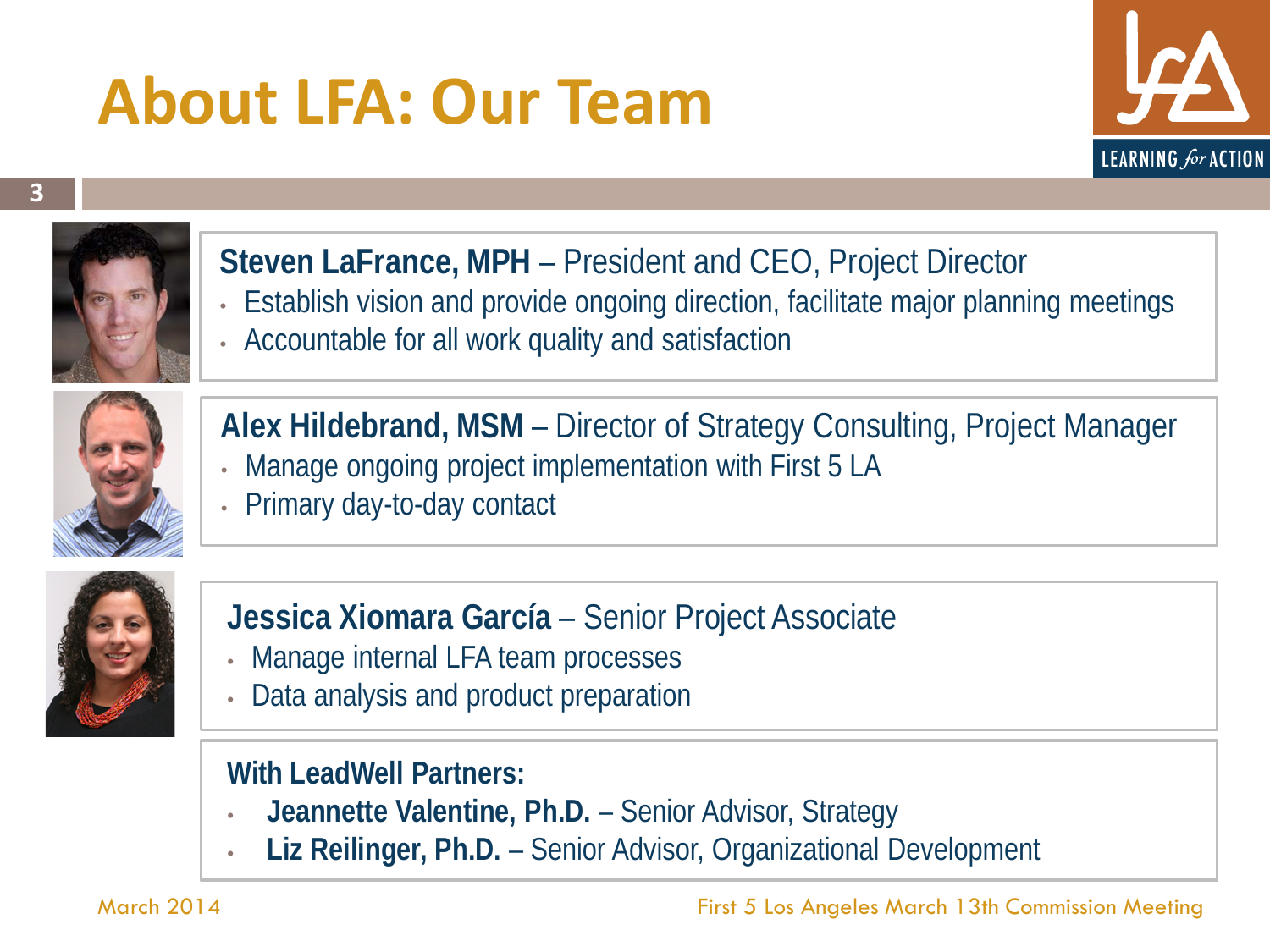# **Our Approach to Strategic Planning**



- **Highly Customized.** We are flexible and creative, adapting methods to craft a process based on context and desired results.
- **Engaged Partnership.** We partner closely with staff, Board, providers, and community groups to ensure buy-in and ownership over planning processes.
- **Data-Driven Decisions**. We are rigorous analysts, using data on performance and market environment to inform decisions.
- **Results Orientation**. We use evaluation frameworks to ensure outcomes are at the forefront of all planning work.
- □ **Systems Thinking**. We are systems change experts and engage in planning for organizations as they fit within a larger ecosystem.

**4**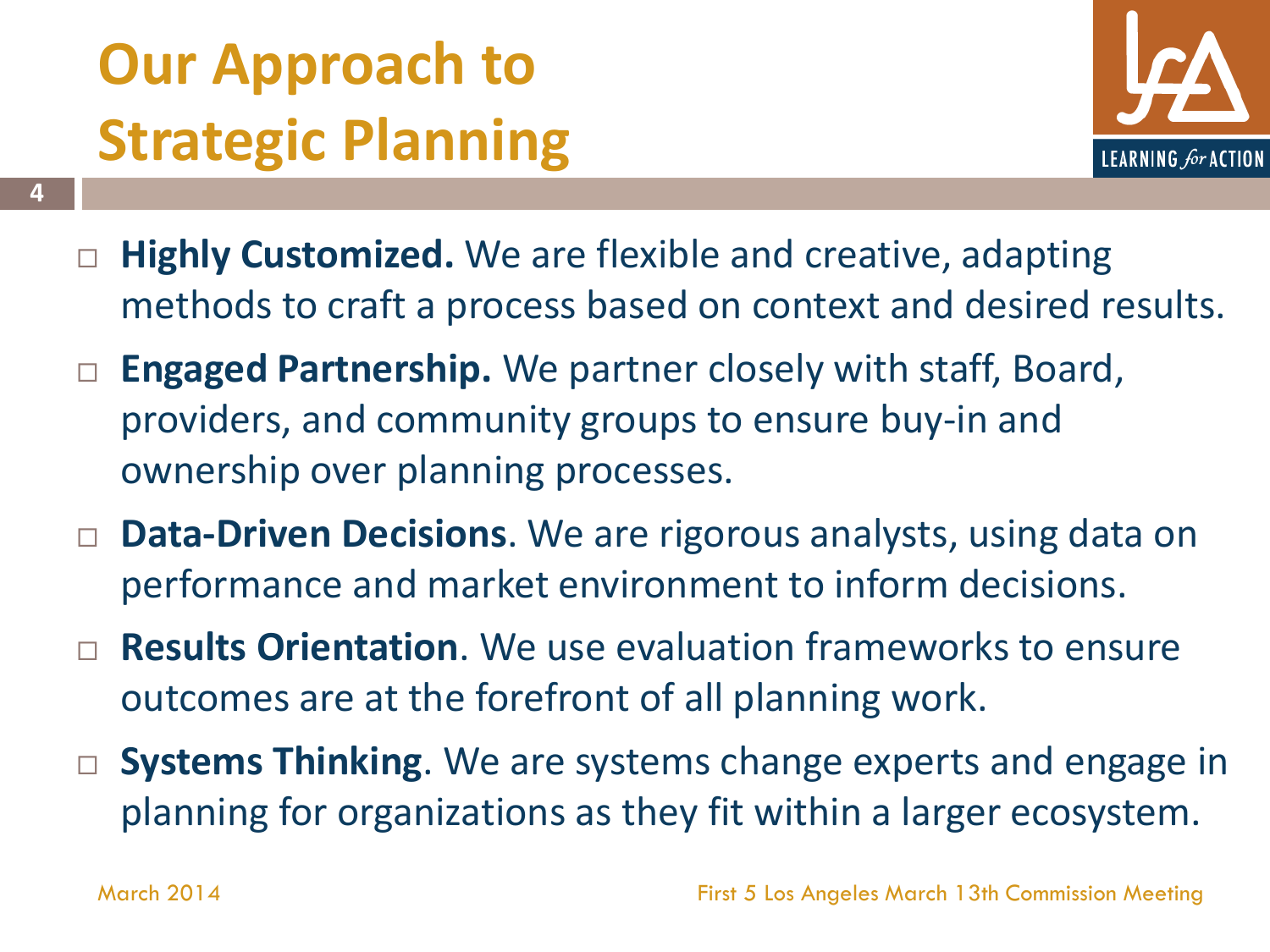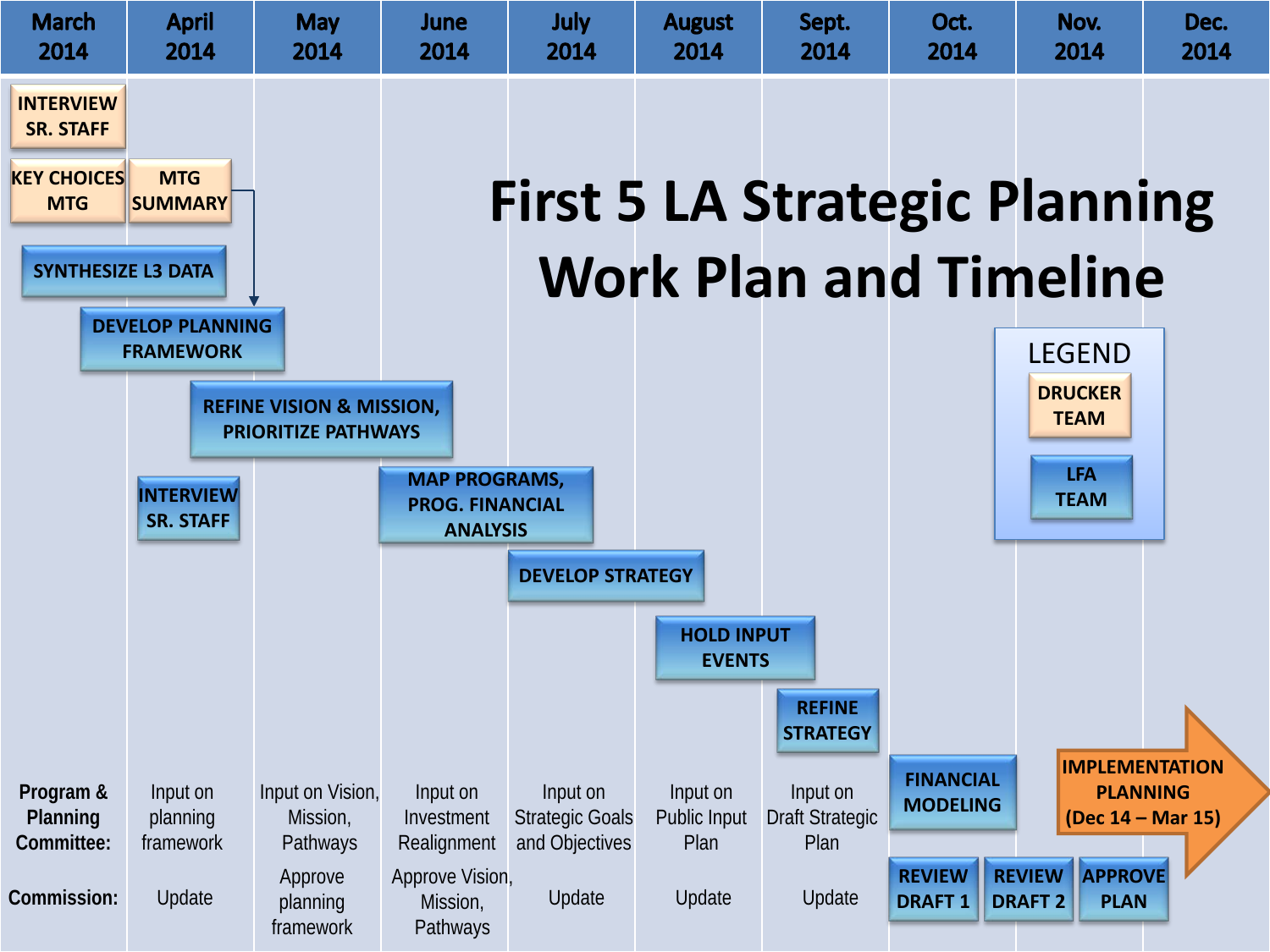# **Roles and Expectations**



- **1. Staff Steering Committee and Work Group**  Partner with LFA on design and implementation.
- **2. Program & Planning Committee –** Engage the Commission, provide input and guidance, make recommendations.
- **3. Full Commission**  Approve planning framework, vision and mission, and final Strategic Plan; receive updates and provide input along the way.

**6**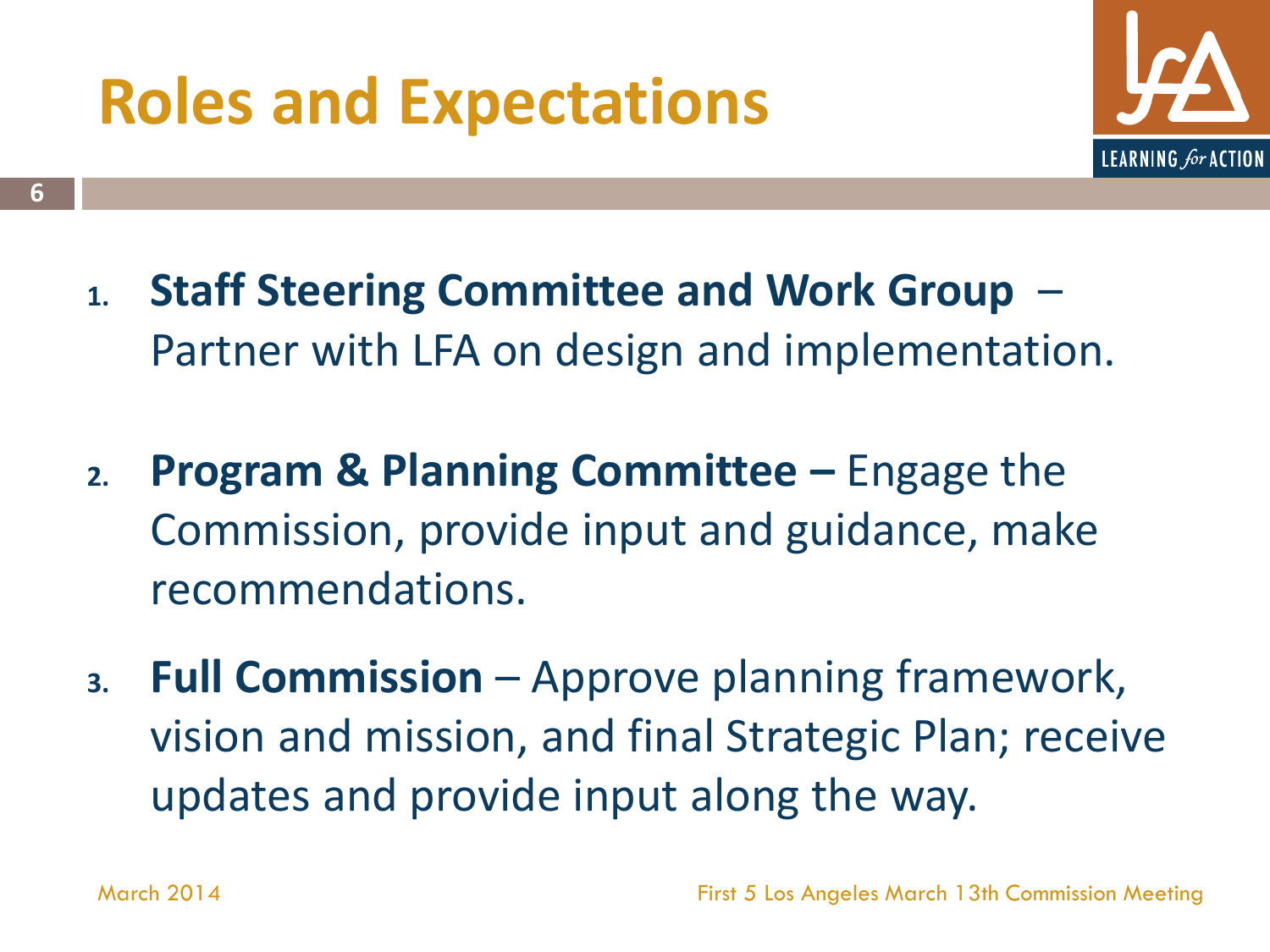## **Immediate Next Steps**



- **Launch the planning process with the Steering Committee**
- **Review and synthesize L3 and other available data**
- **Identify priority planning issues and begin developing the planning framework**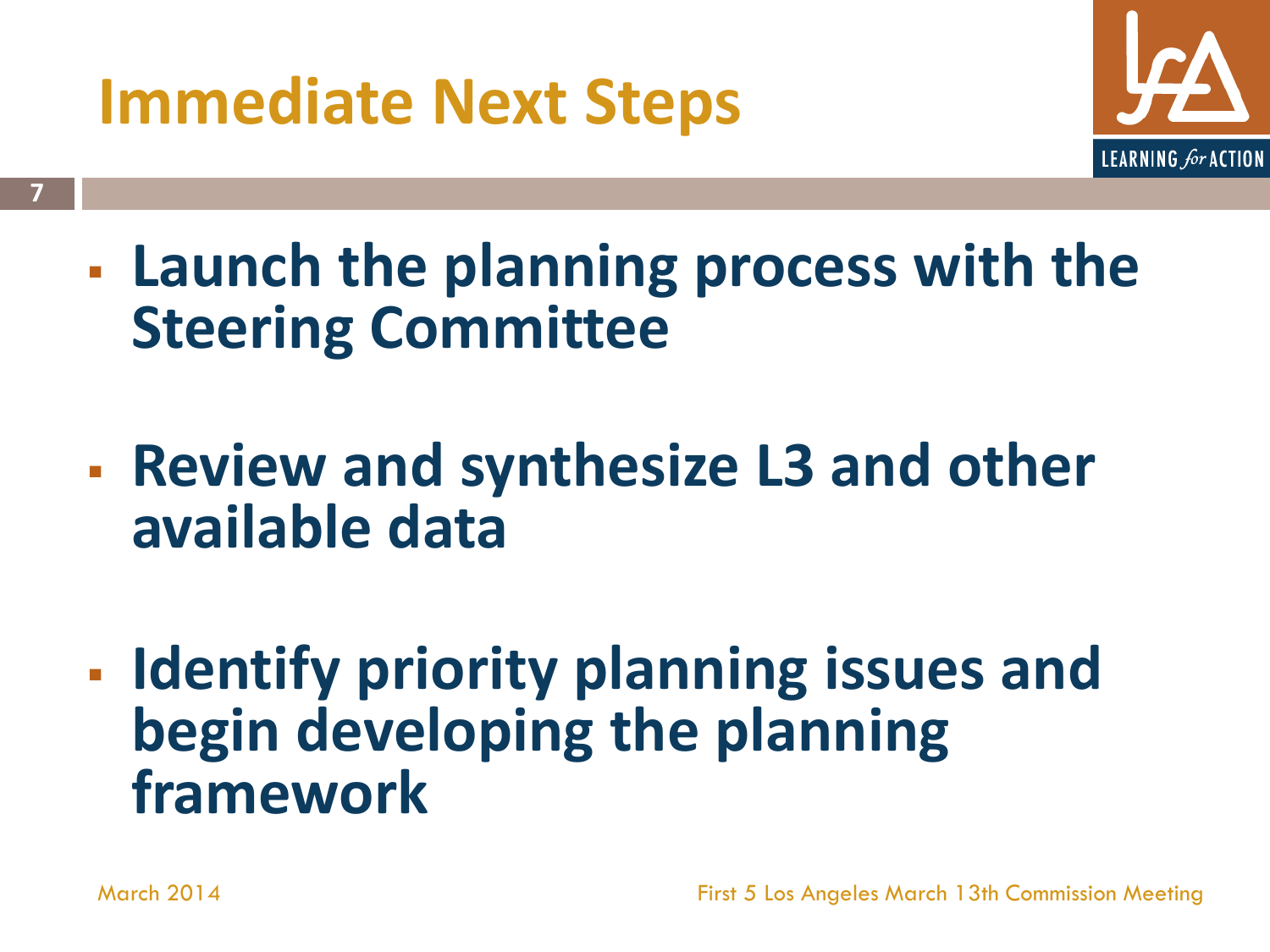# **Discussion Questions**



 **What do the findings from the environmental scan suggest in terms of potential shifts in priorities for First 5 LA's funding and other efforts to create change?**

 **How can First 5 LA play a role beyond grantmaking in contributing to positive change in areas of need identified in the environmental scan?**

**8**